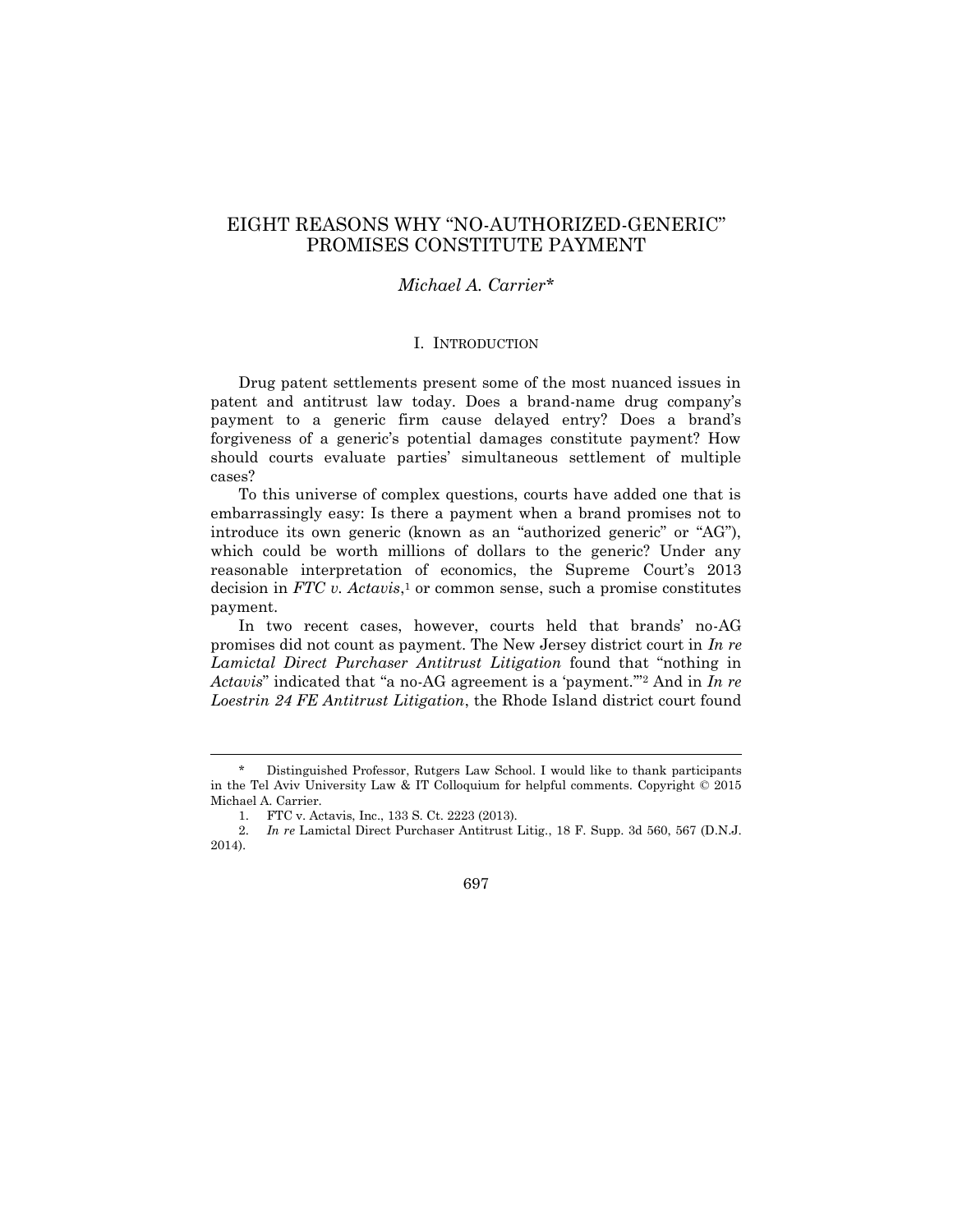that *Actavis* "fixates on the one form of consideration that was at issue in that case: cash."<sup>3</sup>

This article first provides background on drug patent settlements and authorized generics. It then examines the *Lamictal* and *Loestrin* cases. Finally, it offers eight reasons why a no-AG promise constitutes payment. First, such a conclusion is consistent with the language of *Actavis*. Second, it accords with the facts of *Actavis*. Third, a no-AG pledge typically provides significant value to generics. Fourth, generics receive more through such promises than they would by winning patent litigation. Fifth, brands act against their self-interest in making no-AG promises, which reveals generics' gain from the pledges. Sixth, treating no-AG promises as payment emphasizes substance over form. Seventh, such pledges can be more coercive than cash payments. And eighth, the clauses present a classic example of market division.

### II. DRUG PATENT SETTLEMENTS

Analysis of drug patent settlements involving authorized generics requires an understanding of the Hatch-Waxman Act, Congress's framework for increasing generic competition and innovation in the pharmaceutical industry.<sup>4</sup> Before the Act's passage in 1984, a generic firm was required to engage in lengthy and expensive clinical trials replicating brand trials that it could not begin during the patent term. As a result, roughly 150 drugs had no generic equivalent even after the brands' patent terms had expired.<sup>5</sup>

The Hatch-Waxman Act created a new legal framework, with a more expedited approval process by the U.S. Food and Drug Administration ("FDA"), by which generics could rely on brand trials in filing an Abbreviated New Drug Application ("ANDA") and enter the market during the patent term.<sup>6</sup> A central element was the "Paragraph-IV certification," by which a generic certifies that the brand's patent is invalid or will not be infringed by the generic.<sup>7</sup> To encourage entry, the drafters created a 180-day period of marketing exclusivity reserved for

<sup>3.</sup> *In re* Loestrin 24 FE Antitrust Litig., No. 1:13-md-2472-S-PAS, 2014 WL 4368924, at \*7 (D.R.I. Sept. 4, 2014).

<sup>4.</sup> Drug Price Competition and Patent Term Restoration Act of 1984, Pub. L. No. 98- 417, 98 Stat. 1585 (1984).

<sup>5.</sup> H.R. REP. NO. 98-857, pt. 1, at 17 (1984).

<sup>6.</sup> FED. TRADE COMM'N, GENERIC DRUG ENTRY PRIOR TO PATENT EXPIRATION: AN FTC STUDY 5 (2002) [hereinafter FTC, GENERIC DRUG ENTRY].

<sup>7.</sup> See 21 U.S.C. § 355(j)(2)(A)(vii)(IV) (2013).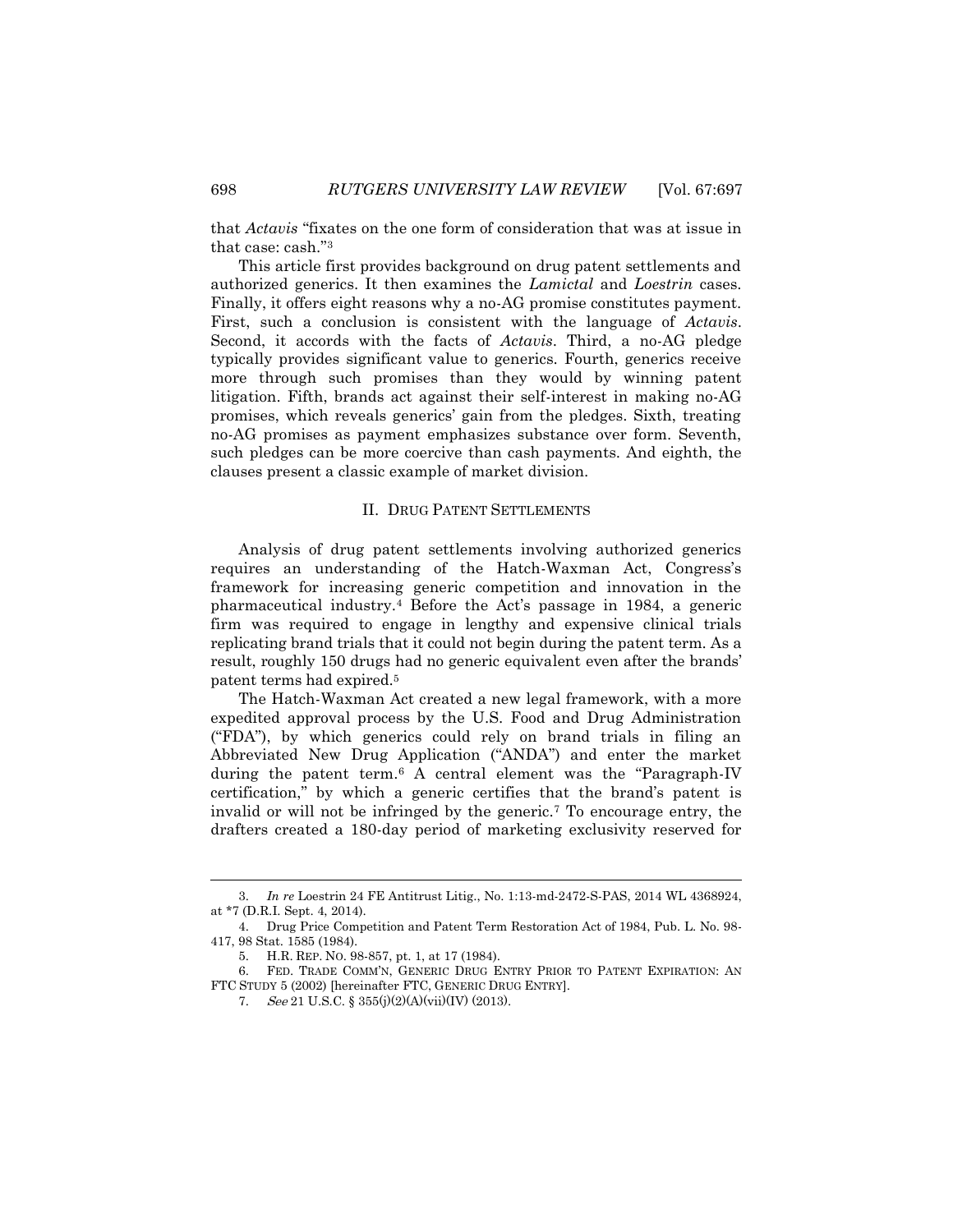the first generic to make a Paragraph-IV filing.<sup>8</sup> During this period, the FDA cannot approve other generic applications for the same brand drug.

<span id="page-2-0"></span>Although the 180-day period was designed to encourage patent challenges and early entry, brands have settled patent litigation by paying generics (especially first-filing generics)<sup>9</sup> not to enter the market. As discussed below,<sup>10</sup> such agreements present dangers similar to market division.<sup>11</sup> But instead of allocating geographic space, in which the parties reserve territories for themselves, they allocate time.<sup>12</sup> And these harms are more likely because of the parties' aligned incentives, as brands can increase monopoly profits by delaying generic entry and use a portion of these gains to pay generics.

One concern with brand payments to generics (which I refer to as "exclusion payments")<sup>13</sup> is that they provide patentees with more protection than is provided by the patent itself. An agreement concerning the generic entry date, without any cash payment, tends to reflect the odds of the parties' success in patent litigation.<sup>14</sup> But a brand is likely to gain additional exclusivity by supplementing an entry-date agreement with a payment to the generic. And the monopoly profits the brand earns in this period of delay typically exceed the reduced profits it would earn from sharing the market with the generic.

From 2005 to 2012, nearly all the appellate courts that had examined exclusion-payment settlements concluded that they did not present antitrust concern because they fell within the "scope of the patent."<sup>15</sup> As

10. *See infra* Section IV.H.

l

12. *In re* Schering-Plough Corp., 136 F.T.C. 956, 971 (2003), *vacated*, Schering-Plough Corp. v. FTC, 402 F.3d 1056, 1058 (11th Cir. 2005).

<sup>8.</sup> 21 U.S.C. § 355(j)(5)(B)(iv) (2013).

<sup>9.</sup> BUREAU OF COMPETITION, FED. TRADE COMM'N, AGREEMENTS FILED WITH THE FEDERAL TRADE COMMISSION UNDER THE MEDICARE PRESCRIPTION DRUG, IMPROVEMENT, AND MODERNIZATION ACT OF 2003: OVERVIEW OF AGREEMENTS FILED IN FY 2012 1–2 (2013) [hereinafter FTC, FY 2012 AGREEMENTS], *available at* http://www.ftc.gov/sites/ default/files/documents/reports/agreements-filed-federal-trade-commission-under-medicareprescription-drug-improvement-and/130117mmareport.pdf (noting that 23 out of 40 potential "pay for delay" settlements in 2012 involved first-filing generics).

<sup>11.</sup> *See* Palmer v. BRG of Ga., Inc., 498 U.S. 46, 49 (1990) (per curiam), *cited in Actavis*, 133 S. Ct. at 2227.

<sup>13.</sup> The phrase "exclusion payments" captures the exclusion that brands obtain by paying generics to delay entry. The payments have also been called "reverse payments" because the payment flows from patentee to alleged infringer (unlike typical settlements in which alleged infringers pay patentees).

<sup>14.</sup> Robert D. Willig & John P. Bigelow, *Antitrust Policy Toward Agreements that Settle Patent Litigation*, 49 ANTITRUST BULL. 655, 660 (2004).

<sup>15.</sup> *See In re* Ciprofloxacin Hydrochloride Antitrust Litig., 544 F.3d 1323, 1336 (Fed. Cir. 2008); *In re* Tamoxifen Citrate Antitrust Litig., 466 F.3d 187, 213 (2d Cir. 2006); *Schering-Plough Corp.*, 402 F.3d at 1076.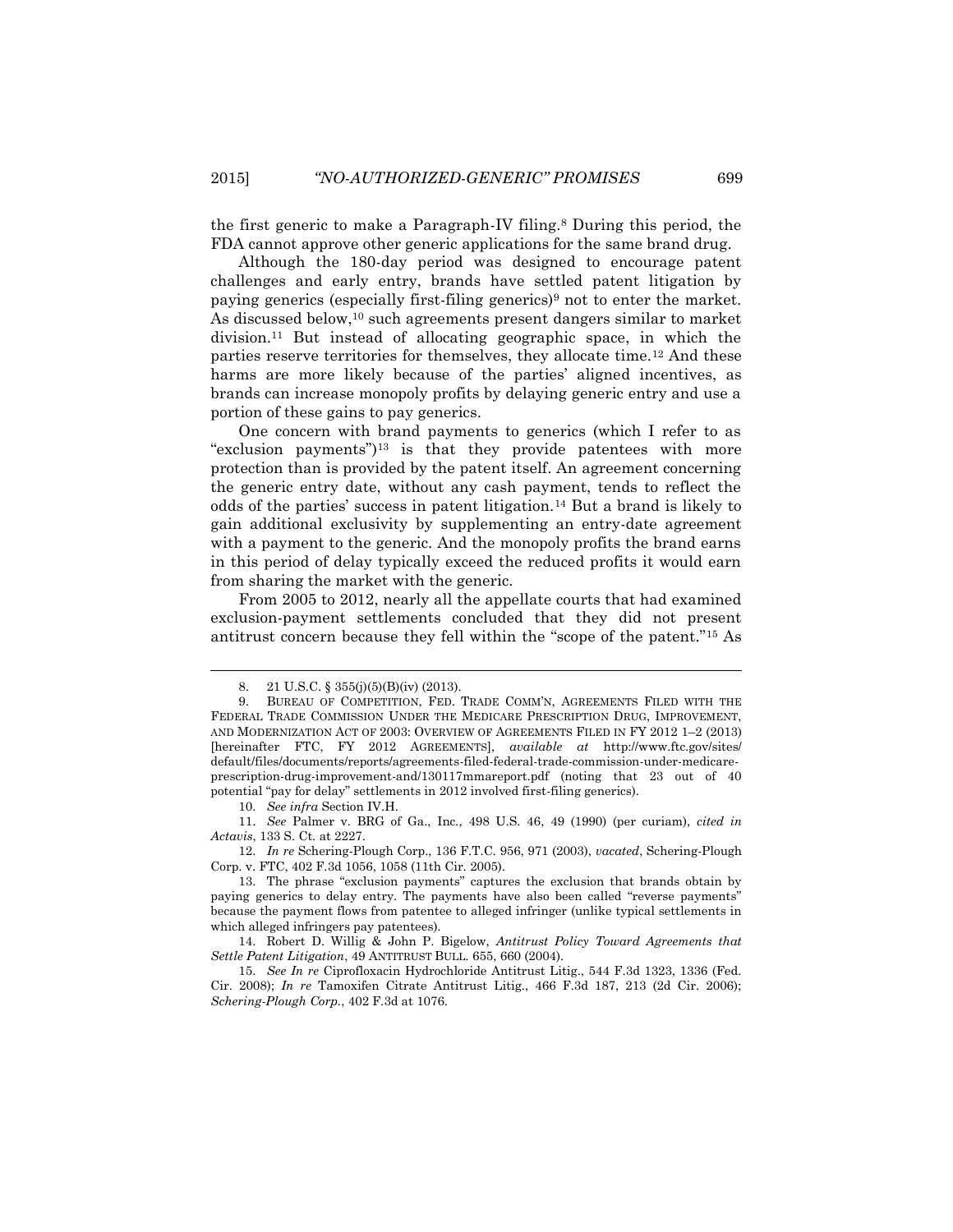applied by these courts, the mere existence of a patent—even one that was invalid or not infringed—justified any payment.<sup>16</sup> The courts also deferred to the policy supporting settlements, presumption of patent validity, and frequency of settlements in applying excessively deferential analysis.<sup>17</sup>

<span id="page-3-0"></span>In contrast to the majority of appellate courts, the Supreme Court, in the landmark case *FTC v. Actavis, Inc.*, offered a more nuanced and appropriate analysis, recognizing the anticompetitive effects of a payment for a potential rival to delay entering the market.<sup>18</sup> The Court held that the existence of a patent did not immunize exclusion-payment settlements from antitrust scrutiny. In particular, it found that it "would be incongruous to determine antitrust legality by measuring [a] settlement's anticompetitive effects solely against patent law policy, rather than by measuring them against procompetitive antitrust policies as well."<sup>19</sup>

The Court in *Actavis* found that a brand's payment "amounts to a purchase by the patentee of the exclusive right to sell its product, a right it already claims but would lose if the patent litigation were to continue and the patent were held invalid or not infringed by the generic product."<sup>20</sup> The Court worried that "a party with no claim for damages . . . [would] walk[] away with money simply so it will stay away from the patentee's market."<sup>21</sup> And it lamented that "payment in return for staying out of the market [] . . . simply keeps prices at patentee-set levels," which leads to gains for the patentee and generic challenger but losses for the consumer.<sup>22</sup>

In recent years, brand firms have ventured away from naked cash payments for generics to delay entering the market. Instead, they have paid generics for IP licenses, for supplying raw materials or finished products, and for helping to promote products.<sup>23</sup> They have paid

<sup>16.</sup> The courts only carved out exceptions for fraud before the Patent Office or sham litigation. *See In re Ciprofloxacin*, 544 F.3d at 1337; FTC v. Watson Pharms., Inc., 677 F.3d 1298, 1312 (11th Cir. 2012).

<sup>17.</sup> *See* Michael A. Carrier, *Unsettling Drug Patent Settlements: A Framework for Presumptive Illegality*, 108 MICH. L. REV. 37, 60–67 (2009).

<sup>18.</sup> *Actavis*, 133 S. Ct. at 2227.

<sup>19.</sup> *Id.* at 2231.

<sup>20.</sup> *Id.* at 2234.

<sup>21.</sup> *Id.* at 2233.

<sup>22.</sup> *Id.* at 2234–35.

<sup>23.</sup> BUREAU OF COMPETITION, FED. TRADE COMM'N, AGREEMENTS FILED WITH THE FEDERAL TRADE COMMISSION UNDER THE MEDICARE PRESCRIPTION DRUG, IMPROVEMENT, AND MODERNIZATION ACT OF 2003: SUMMARY OF AGREEMENTS FILED IN FY 2006 4–5 (2007), *available at* www.ftc.gov/reports/mmact/MMAreport2006.pdf.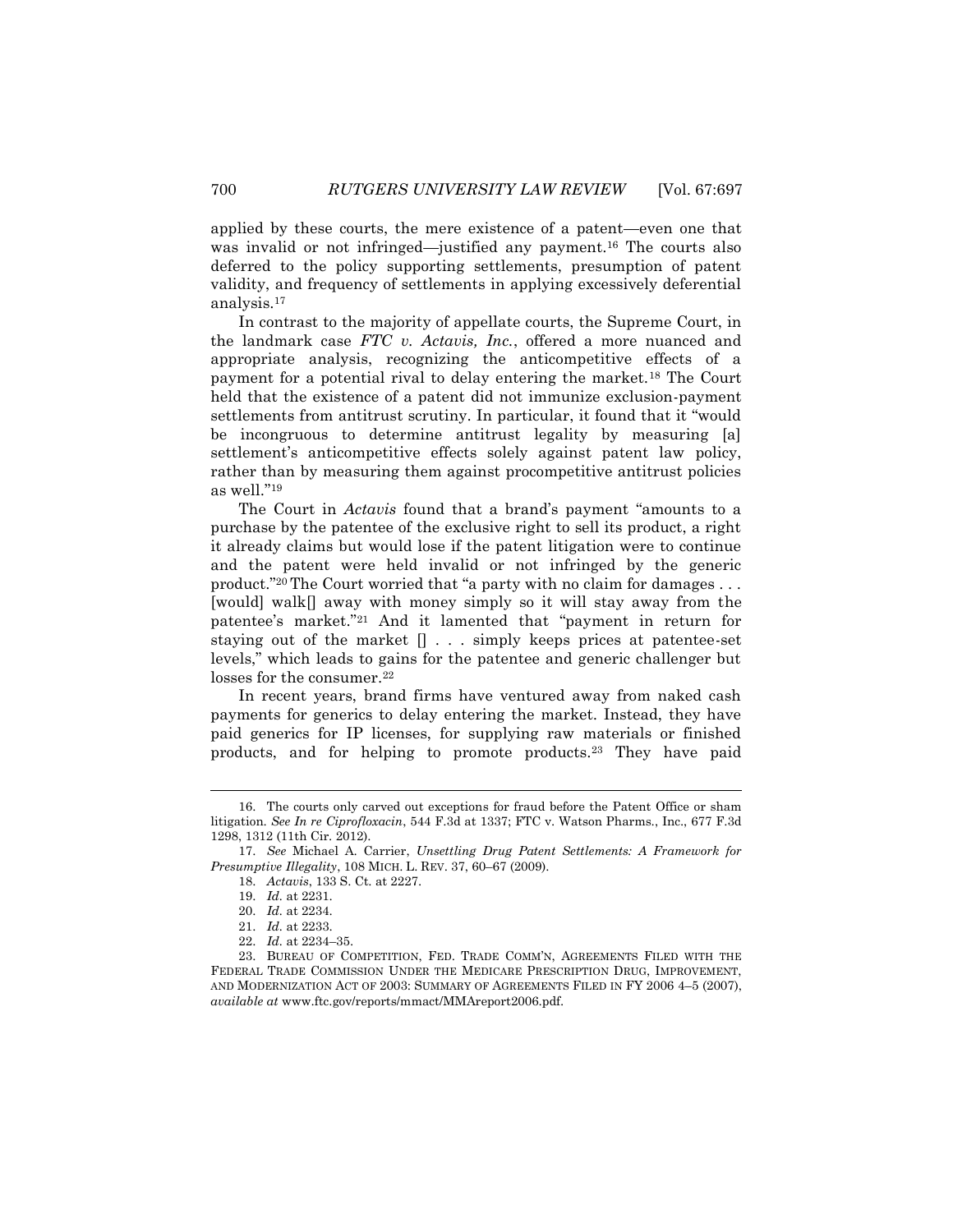milestones, up-front payments, and development fees for unrelated products.<sup>24</sup> In many cases, they have guaranteed that the settling generic will enjoy the exclusivity period.<sup>25</sup> And, in the latest trend, they have agreed not to launch "authorized generics."<sup>26</sup>

### <span id="page-4-2"></span><span id="page-4-1"></span><span id="page-4-0"></span>III. AUTHORIZED GENERICS

Authorized generics are approved by the FDA as brand drugs but marketed as generics.<sup>27</sup> In a comprehensive report, the FTC found that authorized generics were marketed during the 1990s but were "reportedly [ ] not very profitable," which led to brands "abandon[ing] the practice by the end of the decade."<sup>28</sup> By 2003, however, because of the increased use of 180-day exclusivity periods (after courts eliminated the requirement that generics "successfully defend" litigation), they returned.<sup>29</sup> From 2003 to 2006, there were 19 to 21 launches of authorized generics a year.<sup>30</sup>

Courts that have analyzed the question have uniformly found that brands are able to introduce authorized generics during the first-filing generic's 180-day period. In *Mylan Pharmaceuticals v. FDA*, for example, the Northern District of West Virginia court held that "the plain and unambiguous language" of the Hatch-Waxman Act "does not prohibit" brand firms from "marketing an 'authorized generic' during the 180-day exclusivity period."<sup>31</sup> Similarly, in *Teva Pharmaceutical Industries v. Crawford*, the D.C. Circuit concluded that "the Act clearly does not

<sup>24.</sup> *Id.*

<sup>25.</sup> *See H.R. 1706, The Protecting Consumer Access to Generic Drugs Act of 2009: Hearing Before the Subcomm. on Commerce, Trade, and Consumer Protection of the Comm. On Energy and Commerce*, 111th Cong. 57 (2009) (statement of C. Scott Hemphill, Associate Professor of Law, Columbia University) (contending that legislation should explicitly address retained exclusivity).

<sup>26.</sup> BUREAU OF COMPETITION, FED. TRADE COMM'N, AGREEMENTS FILED WITH THE FEDERAL TRADE COMMISSION UNDER THE MEDICARE PRESCRIPTION DRUG, IMPROVEMENT, AND MODERNIZATION ACT OF 2003: SUMMARY OF AGREEMENTS FILED IN FY 2007 2 (2008), *available at* http://www.ftc.gov/os/2008/05/mmaact.pdf; *see also* C. Scott Hemphill, *An Aggregate Approach to Antitrust: Using New Data and Rulemaking to Preserve Drug Competition*, 109 COLUM. L. REV. 629, 684 (2009); Michael A. Carrier, *Solving the Drug Settlement Problem: The Legislative Approach*, 41 RUTGERS L.J. 83, 93 (2009).

<sup>27.</sup> FEDERAL TRADE COMM'N, AUTHORIZED GENERICS: AN INTERIM REPORT 1 (2009) [hereinafter FTC, INTERIM REPORT].

<sup>28.</sup> FEDERAL TRADE COMM'N, AUTHORIZED GENERIC DRUGS: SHORT-TERM EFFECTS AND LONG-TERM IMPACT 12 (2011) [hereinafter FTC, AUTHORIZED GENERIC REPORT].

<sup>29.</sup> *Id.* at 12 n.4.

<sup>30.</sup> *Id.* at 11.

<sup>31.</sup> Mylan Pharms. v. FDA, No. 104CV242, 2005 WL 2411674, at \*7 (N.D.W. Va. Sept. 29, 2005).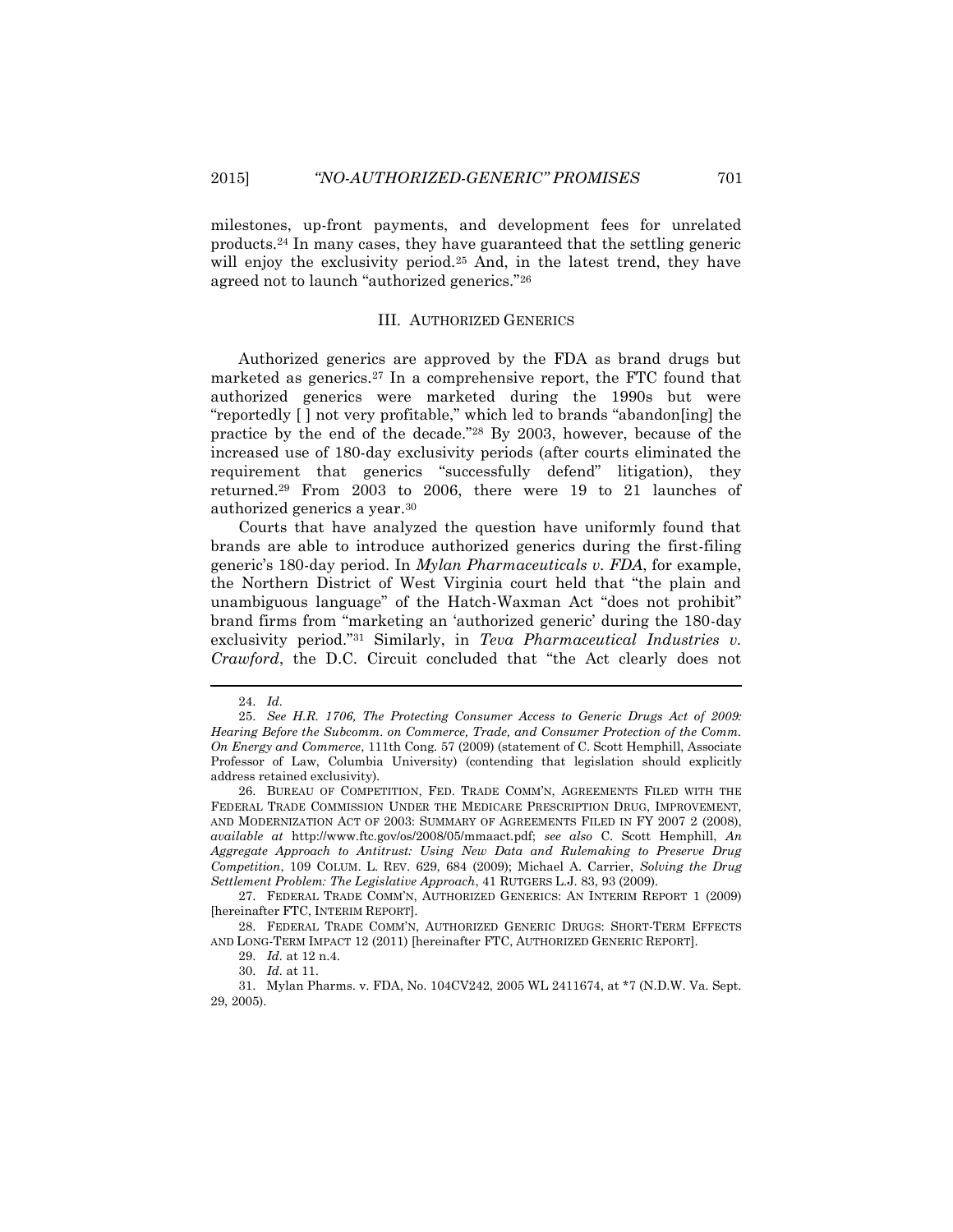prohibit the holder of an approved [New Drug Application] from marketing, during the 180–day exclusivity period, its own 'brand-generic' version of its drug."<sup>32</sup>

<span id="page-5-0"></span>Settlements today are increasingly including provisions by which brands promise to refrain from launching an AG that would compete with the first-filing generic during its exclusivity period.<sup>33</sup> From 2004 through 2010, 75 of 333 settlements filed with the FTC included AG-related provisions that "raised potential competitive concerns."<sup>34</sup> Of the 75, 39 involved brand promises not to introduce an authorized generic combined with delayed generic entry. The other agreements lacked one of these elements because (1) they did not include a brand's promise not to compete, (2) the generic was not eligible for the 180-day period, (3) the brand appointed a later filer as an AG marketer, or (4) the brand appointed an AG for a different product than the subject of the patent litigation.<sup>35</sup> Of the 39 agreements involving a no-AG promise and delayed entry between 2004 and 2010, 15 took place in 2010 alone.<sup>36</sup>

No-AG clauses are typical today. In a recent survey, the FTC concluded that 19 of 40 potential exclusion-payment settlements reported in 2012 involved no-AG provisions.<sup>37</sup> This was a "record number" that was "significantly greater than" that in previous years.<sup>38</sup> Settlements with no-AG clauses have involved some of the most popular drugs, including attention-deficit-hyperactivity-disorder ("ADHD") drug

<sup>32.</sup> Teva Pharm. Indus. v. Crawford, 410 F.3d 51, 55 (D.C. Cir. 2005).

<sup>33.</sup> Agreements by which brands promise not to compete with first-filing generics often take the form of (1) explicit agreements not to compete during the 180-day period, (2) designating first-filers as exclusive distributors, or (3) granting first-filers exclusive licenses to market authorized generics. FTC, AUTHORIZED GENERIC REPORT, *supra* note [28,](#page-4-0) at 144; Brief for the Federal Trade Commission et al. as Amicus Curiae, *In re* Lamictal Direct Purchaser Antitrust Litig., No. 12-995, 2012 WL 6725580 (D.N.J. Dec. 6, 2012), at \*5, *available at* http://www.ftc.gov/os/2012/10/121005lamictalamicusbrief.pdf [hereinafter FTC Brief].

<sup>34.</sup> FTC, AUTHORIZED GENERIC REPORT, *supra* not[e 28,](#page-4-0) at 139.

<sup>35.</sup> *Id.* at 142–43.

<sup>36.</sup> *Id.* at 145.

<sup>37.</sup> FTC, FY 2012 AGREEMENTS, *supra* not[e 9,](#page-2-0) at 1.

<sup>38.</sup> *Id.* at 2. The subsequent survey showed a decline in such provisions, to 4 of 29 potential pay-for-delay agreements. BUREAU OF COMPETITION, FED. TRADE COMM'N, AGREEMENTS FILED WITH THE FEDERAL TRADE COMMISSION UNDER THE MEDICARE PRESCRIPTION DRUG, IMPROVEMENT, AND MODERNIZATION ACT OF 2003: OVERVIEW OF AGREEMENTS FILED IN FY 2013 1 (2014) [hereinafter FTC, FY 2013 AGREEMENTS], *available at* https://www.ftc.gov/sites/default/files/documents/reports/agreements-filed-federal-tradecommission-under-medicare-prescription-drug-improvement-and/130117mmareport.pdf.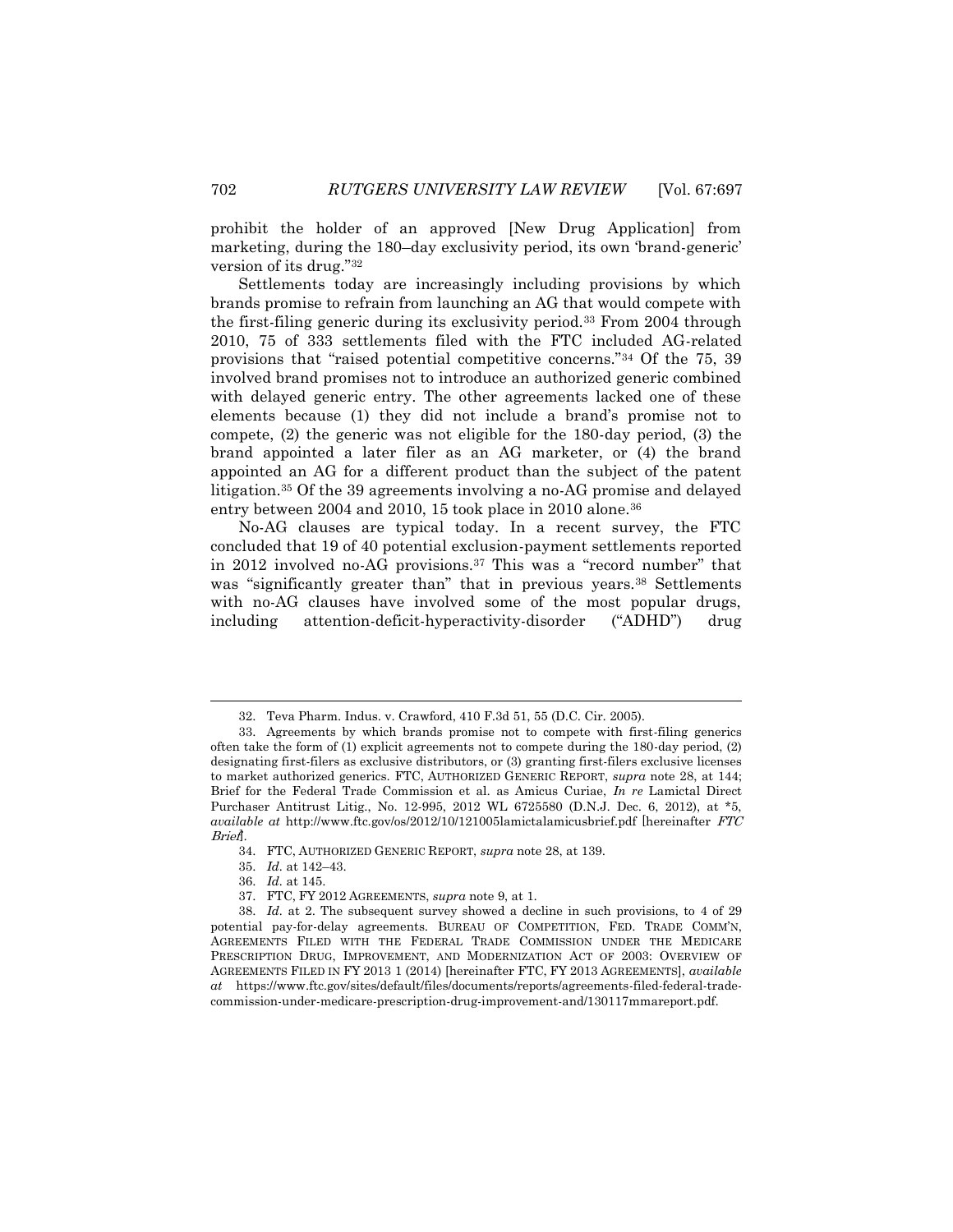Adderall XR, antidepressant Effexor XR, acid reflux drug Nexium, and clot-preventing Plavix.<sup>39</sup>

#### IV. *LAMICTAL* AND *LOESTRIN* DECISIONS

The increase in the use of settlements with no-AG clauses has resulted in courts analyzing whether such promises constitute payment under the Supreme Court's *Actavis* decision. Two courts have recently held that they do not.

In *In re Lamictal Direct Purchaser Antitrust Litigation*, brand GlaxoSmithKline agreed not to launch its own generic version of epilepsy- and bipolar-disorder-treating Lamictal during first-filing generic Teva's 180-day exclusivity period.<sup>40</sup> The plaintiffs argued that a no-AG pledge was equivalent to cash and could constitute an exclusion payment.<sup>41</sup>

The court in *Lamictal* disagreed, stating that "nothing in *Actavis* says" that "a no-AG agreement is a 'payment'" or that "a settlement [agreement] contains a reverse payment when it confers substantial financial benefits."<sup>42</sup> In addition, "[b]oth the majority and the dissenting opinions [in *Actavis*] reek with discussion of payment of money."<sup>43</sup> And the court pointed to several passages in *Actavis* that focused on the "exchange of money."<sup>44</sup>

The court addressed the "argument that a 'reverse payment' need not consist of money" by looking to *Black's Law Dictionary*, which defines "payment" to include not just money but also "some other valuable thing."<sup>45</sup> But it found that "support for this broadened reading of 'payment' is thin."<sup>46</sup> In particular, "there are only a few scattered indications that the Supreme Court intended its holding to apply to nonmonetary 'payments.'"<sup>47</sup>

The court explained that Teva's receipt of consideration in the settlement was not exceptional since, otherwise, "there would be no

<sup>39.</sup> Hemphill, *supra* note [26,](#page-4-1) at 684 n.230 (describing agreements containing no-AG terms).

<sup>40.</sup> *In re* Lamictal Direct Purchaser Antitrust Litig., 18 F. Supp. 3d 560, 562 (D.N.J. 2014).

<sup>41.</sup> *Id.* at 569.

<sup>42.</sup> *Id.* at 567.

<sup>43.</sup> *Id.*

<sup>44.</sup> *Id.*

<sup>45.</sup> *Id.* at 568 (emphasis omitted).

<sup>46.</sup> *In re Lamictal*, 18 F. Supp. 3d at 568.

<sup>47.</sup> *Id.*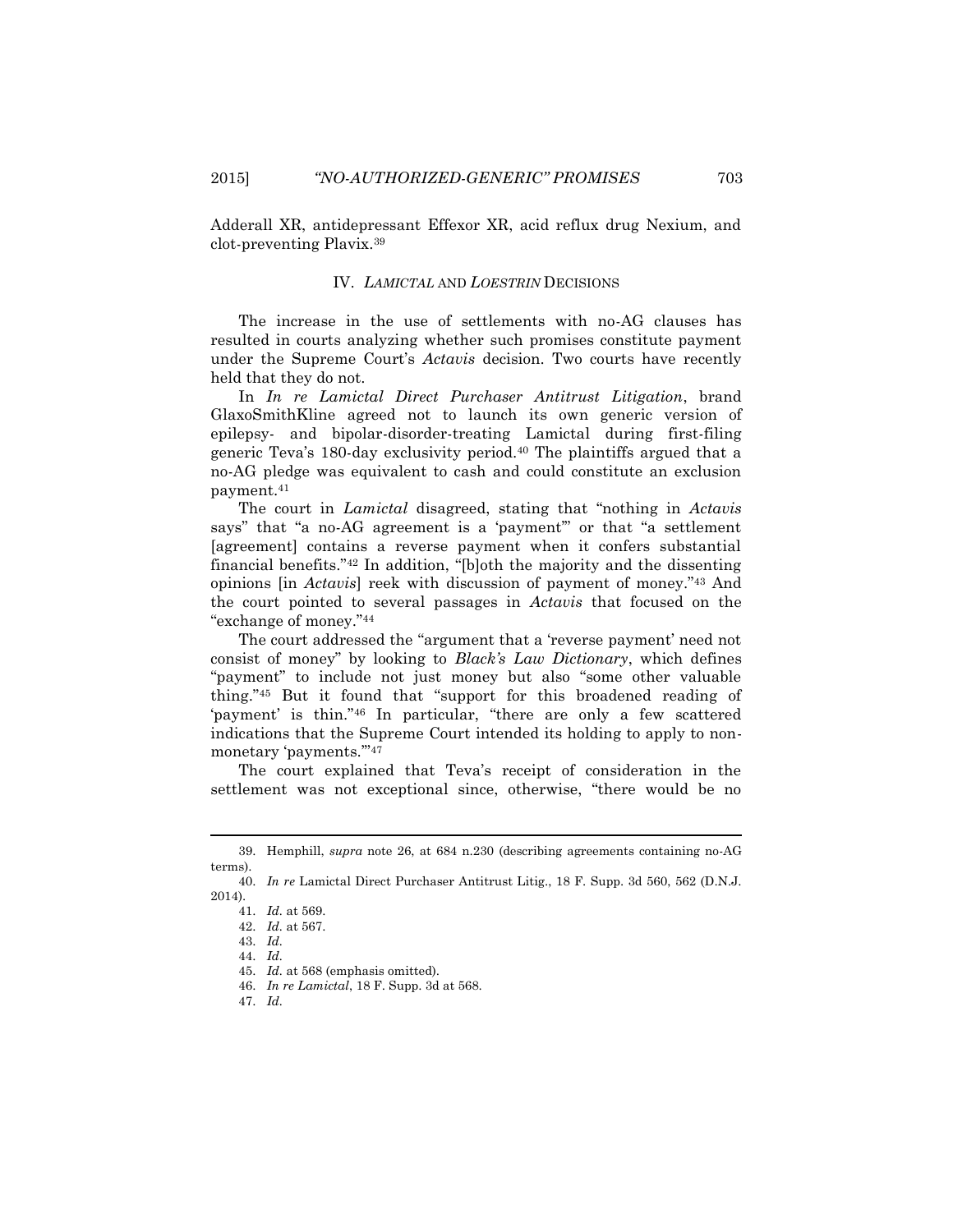incentive to settle."<sup>48</sup> In fact, "there is 'payment' in every settlement."<sup>49</sup> Nor was plaintiffs' attempt to turn to the "overall holding and tenor of *Actavis*" availing, as an opinion's tenor "is a less reliable measuring stick than its actual words."<sup>50</sup> In fact, the *Lamictal* settlement fell "within the gestalt of *Actavis*" and did not even have the "potential for genuine adverse effects on competition."<sup>51</sup> The court found "[t]hat Teva was allowed early entry, that there was no payment of money[,] and that the duration of the No-AG Agreement was relatively brief," leading it to conclude that "the settlement was reasonable and not of the sort that requires *Actavis* scrutiny."<sup>52</sup>

In the second case, *In re Loestrin 24 FE Antitrust Litigation*, brand Warner Chilcott settled with first-filing generic Watson by making promises that included an agreement not to launch an authorized generic version of the oral contraceptive Loestrin 24 during Watson's first 180 days on the market.<sup>53</sup> The *Loestrin* court granted defendants' motion to dismiss. It asserted that *Actavis* "fixates on the one form of consideration that was at issue in that case: cash."<sup>54</sup> The court then cited passages from *Actavis* that discussed money.<sup>55</sup> Although the court thought it would be "rash" to conclude, based on this language, that *Actavis* applied only to cash payments, it found that "more than merely the choice of words describing the consideration . . . suggests that the majority in *Actavis* intended for it to apply only to cash settlements."<sup>56</sup>

The court imposed a high bar on plaintiffs, requiring them to calculate a "true value" for a brand's payment to a generic and punishing plaintiffs that were not able to make such a determination, finding that they would not be able to show anticompetitive effects, unjustified payments, market power, patent weakness, or the "basic reason" for settlement.<sup>57</sup>

For example, the court stated that, under *Actavis*, courts must compare "the anticipated supracompetitive profits associated with

<sup>48.</sup> *Id.*

<sup>49.</sup> *Id.*

<sup>50.</sup> *Id.* at 569.

<sup>51.</sup> *Id.* at 569–70.

<sup>52.</sup> *In re Lamictal*, 18 F. Supp. 3d at 569. *See generally* Michael A. Carrier, *A U.S. Court Issues Formalistic Ruling on Reverse-Payment Settlements After* Actavis, E-COMPETITIONS BULL. (Inst. of Competition L., Art. No. 63588), Feb. 13, 2014.

<sup>53.</sup> *In re* Loestrin 24 FE Antitrust Litig., No. 1:13-md-2472-S-PAS, 2014 WL 4368924, at \*4 (D.R.I. Sept. 4, 2014).

<sup>54.</sup> *Id.* at \*7.

<sup>55.</sup> *Id.*

<sup>56.</sup> *Id.* at \*8.

<sup>57.</sup> *Id.* at \*9, \*12.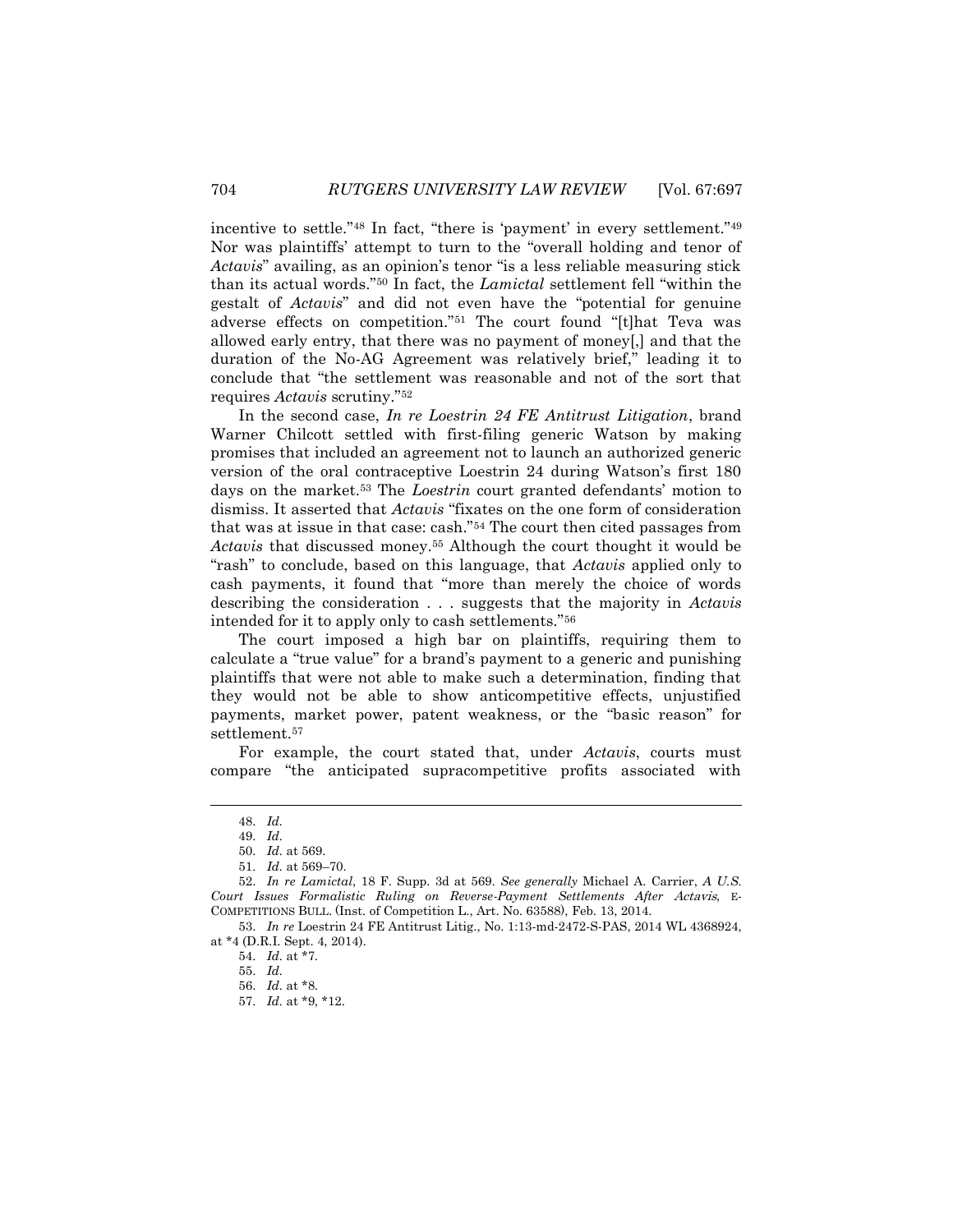continued monopoly sale of the product, and the sum paid to the generic competitor."<sup>58</sup> The *Loestrin* court even claimed that it "would be all but impossible to assess the 'potential for genuine adverse effects on competition'" without making such a comparison.<sup>59</sup>

Although it claimed that its restriction of *Actavis* to cash was "dictated by the language and meaning of *Actavis* and considerations of public policy," the *Loestrin* court voiced "significant reservations" with this outcome.<sup>60</sup> The court recognized the burdens that its framework imposed on plaintiffs. It admitted that the *Twombly* pleading standard requires only "plausible grounds to infer an agreement" and that the plaintiffs had filed "two robust complaints."<sup>61</sup> And it conceded that the plaintiffs "(understandably) struggle to affix a precise dollar value" to the brand's non-cash payment for delay and that "[t]his should come as no surprise because pleading facts sufficient to glean the monetary value of non-cash settlements is a tall task, one that would typically require considerable discovery to achieve."<sup>62</sup>

Ironically, the court understood that "it is of relatively little import whether a payment for delay is made in the form of cash or some other form of consideration."<sup>63</sup> The reason is that "[w]hen a patent holder pays a would-be generic competitor to stay out of the market—regardless of the form of the payment—value is exchanged and the brand manufacturer is able to continue on with fewer competitors."<sup>64</sup>

Along these lines, the court recognized the dangers of its "cautious" approach.<sup>65</sup> In fact, the court admitted that its ruling would result in "pharmaceutical companies tak[ing] the obvious cue to structure their settlements in ways that avoid cash payments," which would lead to the agreements "evad[ing] Sherman Act scrutiny."<sup>66</sup>

#### V. EIGHT REASONS WHY NO-AG CLAUSES COUNT AS PAYMENT

This Article concludes that the *Lamictal* and *Loestrin* decisions were wrong in holding that no-AG promises do not constitute payment. Even

<sup>58.</sup> *Id.* at \*8.

<sup>59.</sup> *In re Loestrin*, 2014 WL 4368924, at \*9.

<sup>60.</sup> *Id.* at \*11.

<sup>61.</sup> *Id.*

<sup>62.</sup> *Id.*

<sup>63.</sup> *Id.* at \*12.

<sup>64.</sup> *Id.*

<sup>65.</sup> *In re Loestrin*, 2014 WL 4368924, at \*10.

<sup>66.</sup> *Id.* at \*12. *See generally* Michael A. Carrier, *The U.S. District Court for the District of Rhode Island Issues Concerning Ruling on Drug Patent Settlements*, E-COMPETITIONS BULL. (Inst. of Competition L., Art. No. 63588), Sept. 4, 2014.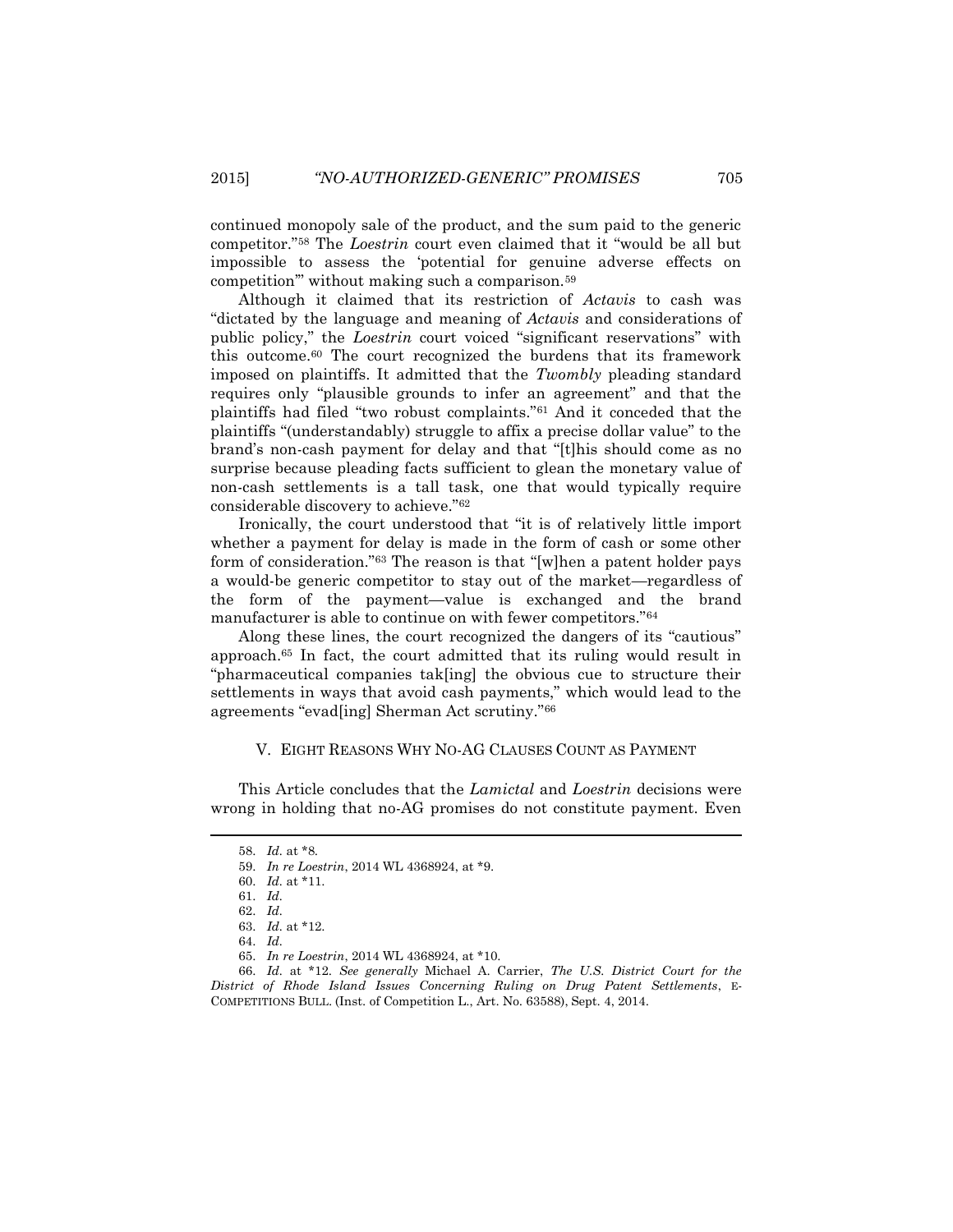more, it shows that the issue is not a close call. This Part offers eight reasons why no-AG pledges count as payment.

First, such a conclusion is consistent with the language of *Actavis*. Second, it accords with the facts of *Actavis*. Third, a no-AG pledge typically provides significant value to generics. Fourth, generics receive more through such promises than they would by winning patent litigation. Fifth, brands act against their self-interest in making no-AG promises, which reveals generics' gain from the pledges. Sixth, treating no-AG promises as payment emphasizes substance over form. Seventh, such promises can be more coercive than cash payments. And eighth, the clauses present a classic example of market division.

### A. *Actavis Language*

First, the conclusion that no-AG promises constitute payment is consistent with the language of *Actavis*. The *Actavis* opinion never uses the word "cash," but on five occasions, it uses the phrase "millions of dollars." At a minimum, four of the five instances anticipate an interpretation of payment that extends beyond naked cash transfers.

In the first instance, the Court describes a hypothetical example of a payment from "A" to "B."<sup>67</sup> This example merely introduces the topic the Court was addressing, taking the simplest form (mirrored in the initial generation of settlements) in which brands made cash payments to generics to delay entry until the end (or nearly the end) of the patent term.<sup>68</sup> In this use of "millions of dollars," Justice Breyer presents the issue, explains why such a payment is typically called a "reverse payment," and poses the "basic question" of whether such a settlement can violate the antitrust laws.<sup>69</sup> This introduction to a complex issue arising at the intersection of patent, antitrust, and Hatch-Waxman law does not provide much guidance on exactly what form payment must take.

The other four instances show that the Court believed that its framework would apply beyond naked cash transfers. In the second

<sup>67.</sup> FTC v. Actavis, Inc., 133 S. Ct. 2223, 2227 (2013).

<sup>68.</sup> For example, in *In re Tamoxifen Citrate Antitrust Litigation*, the brand paid the generic \$21 million and the generic's supplier \$45 million, and the generic agreed not to enter the market with a breast cancer drug until the patent expired. 466 F.3d 187, 193–94 (2d Cir. 2006). And in *In re Ciprofloxacin Hydrochloride Antitrust Litigation*, the brand paid the generic \$398 million to stay out of the market until six months before Bayer's patent on Cipro, a drug treating bacterial illnesses, expired. 544 F.3d 1323, 1328–29 n.5 (Fed. Cir. 2008).

<sup>69.</sup> *Actavis*, 133 S. Ct. at 2227.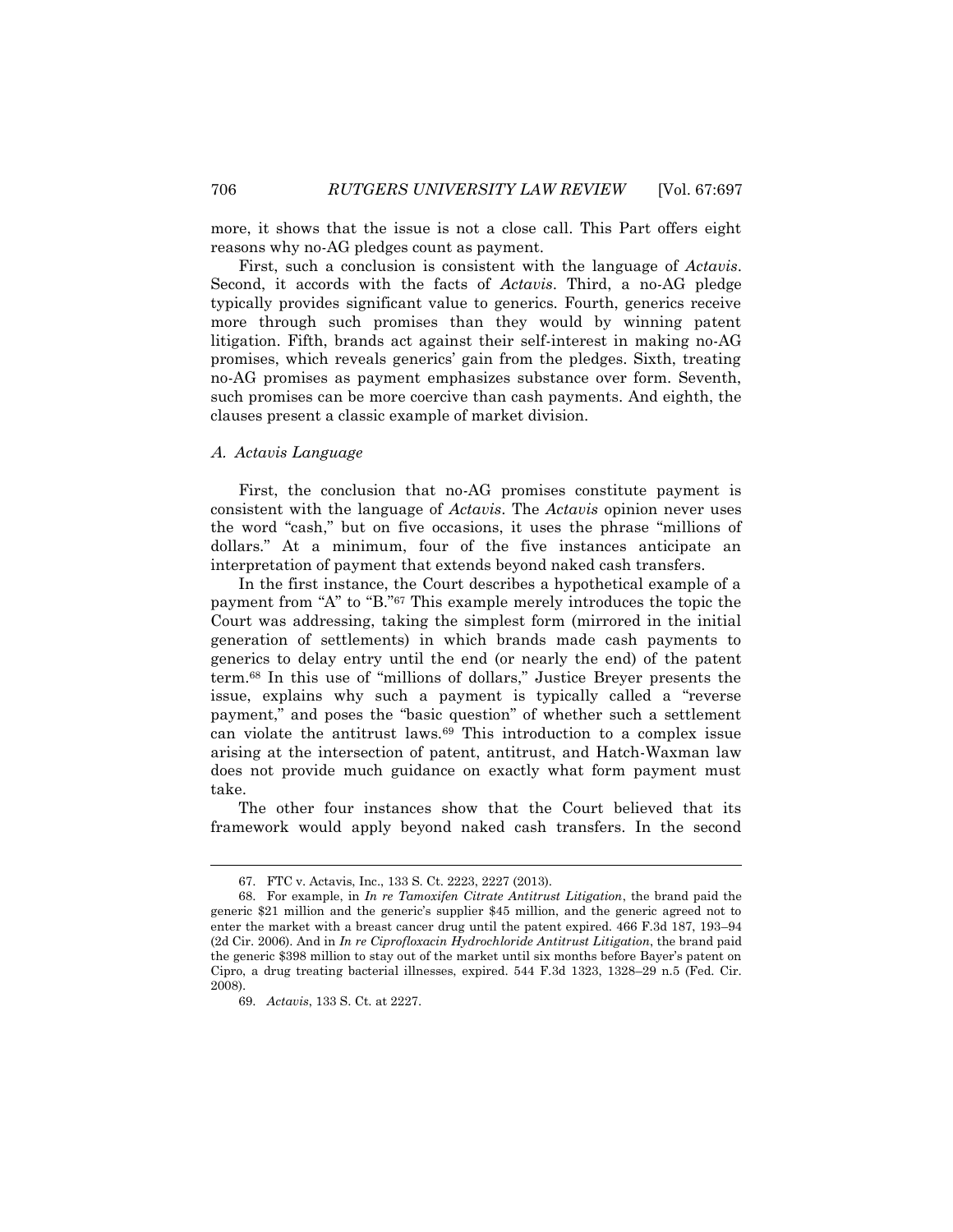occurrence, the Court describes an alleged overpayment from the brand to the generics.<sup>70</sup> But, as discussed more fully in the next section, this was not a naked cash payment but an alleged overpayment for generic promotion and backup-manufacturing services.<sup>71</sup>

In the third (related) occurrence, the Court states that "[t]he FTC allege[d] that in substance the plaintiff agreed to pay the defendants many millions of dollars to stay out of its market."<sup>72</sup> The focus on "substance" indicates that the Court realized that this was not a naked cash payment. Instead, the Court recognized that there could be payments that do not take the form of cash but have a similar economic effect.

In the fourth and fifth instances, the Court uses the phrase "millions of dollars" to highlight the value to first-filing generics of not facing other generic competition during the 180-day exclusivity period. The Court states that the period "can prove valuable, possibly 'worth several hundred million dollars.'"<sup>73</sup> And it asserts that the "special advantage of 180 days of an exclusive right to sell a generic version of the brand-name product . . . can be worth several hundred million dollars."<sup>74</sup>

These last two examples show the Court's acknowledgement of the importance of the 180-day period. Such recognition reveals an understanding of generics receiving consideration in a form other than cash. And it provides support for finding a payment when a generic is able to guarantee the value of the 180-day period. The most effective way to obtain such consideration is for the generic to receive a brand's promise not to introduce an authorized generic.

In short, the Court's uses of the phrase "millions of dollars" provide significantly more support for a conception of payment that encompasses brands' overpayments for services and promises increasing the value of the 180-day period than it does for a constriction of the phrase to naked cash transfers.

Despite the indications that the Court envisioned the concept of payment extending beyond naked cash transfers, some courts and defendants have lamented that the Court did not explicitly address each of the non-cash forms that an anticompetitive payment might take. But it is not realistic to expect the Court to address every issue that could arise in any future case, including the form that every such agreement could take. The Court decided numerous contested issues for the first time in

<sup>70.</sup> *Id.* at 2229.

<sup>71.</sup> *See infra* Section IV.B.

<sup>72.</sup> *Actavis*, 133 S. Ct. at 2231.

<sup>73.</sup> *Id.* at 2229 (citation omitted).

<sup>74</sup>*. Id.* at 2235.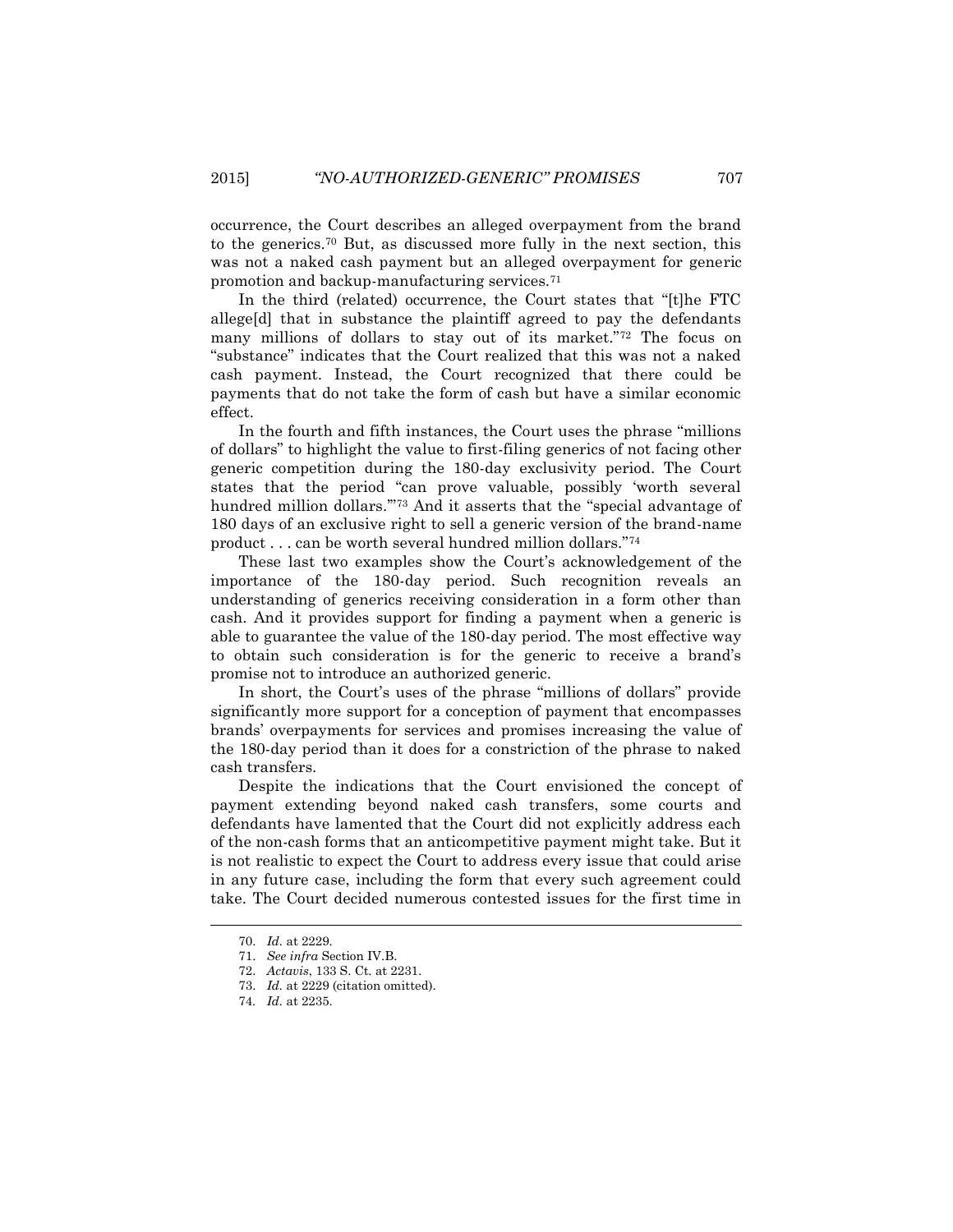*Actavis*, including: (1) the role of antitrust law in reviewing exclusionpayment settlements, (2) the treatment of the "scope of the patent" test, (3) the effect of the policy favoring settlements, (4) whether brands could pay off all the relevant generics, (5) which justifications the Court would allow the settling parties to offer, (6) the feasibility of antitrust analysis of exclusion-payment settlements, (7) whether a payment provides information about the patent merits, (8) the ability of parties to settle without exclusion payments, and  $(9)$  the type of analysis that future courts should apply.<sup>75</sup> It thus should not be a surprise that the Court (which also justified its ruling against three dissenting Justices) did not address every permutation of settlement and conveyance of non-cash consideration.<sup>76</sup>

### B. *Actavis Facts*

The facts of *Actavis* support the Court's language in making clear that the decision applies beyond naked cash transfers from brands to generics. In the facts at issue, the brand agreed to pay millions of dollars to the generics: \$12 million in total to Paddock, \$60 million in total to Par, and \$19–30 million annually, for nine years, to Watson (now Actavis).<sup>77</sup> In its complaint, the FTC asserted that the brand's copromotion deals with generics were not independent business transactions. The FTC explained that before entering into settlement discussions with the generics: (1) "Solvay [the brand firm] had not been looking for a co-promotion partner"; (2) the company's business plan had "assumed no co-promotion"; (3) "two prior AndroGel co-promotion efforts had been canceled because they had 'no significant impact' on sales trends"; and (4) an "analysis from a consulting firm had concluded that future AndroGel co-promotion offered 'little revenue upside.'"<sup>78</sup>

In addition to the lack of interest in co-promotion, Solvay's payments "far exceed[ed] the value of the services provided."<sup>79</sup> Solvay "projected that it would pay Watson more than . . . \$300 per sales call," significantly more than a previous co-promotion deal that had "involv[ed] projected

<sup>75.</sup> *Id.* at 2230–38.

<sup>76.</sup> Michael A. Carrier, *How Not To Apply* Actavis, 109 NW. U. L. REV. ONLINE 113, 128 (2014).

<sup>77.</sup> *Actavis*, 133 S. Ct. at 2229.

<sup>78.</sup> Second Amended Complaint for Injunctive and Other Equitable Relief, FTC v. Watson Pharm., Inc., No. 1:09-cv-00955-TWT, (N.D. Ga. May 28, 2009), ¶ 82 [hereinafter Second Amended Complaint] (citation omitted).

<sup>79.</sup> *Id.*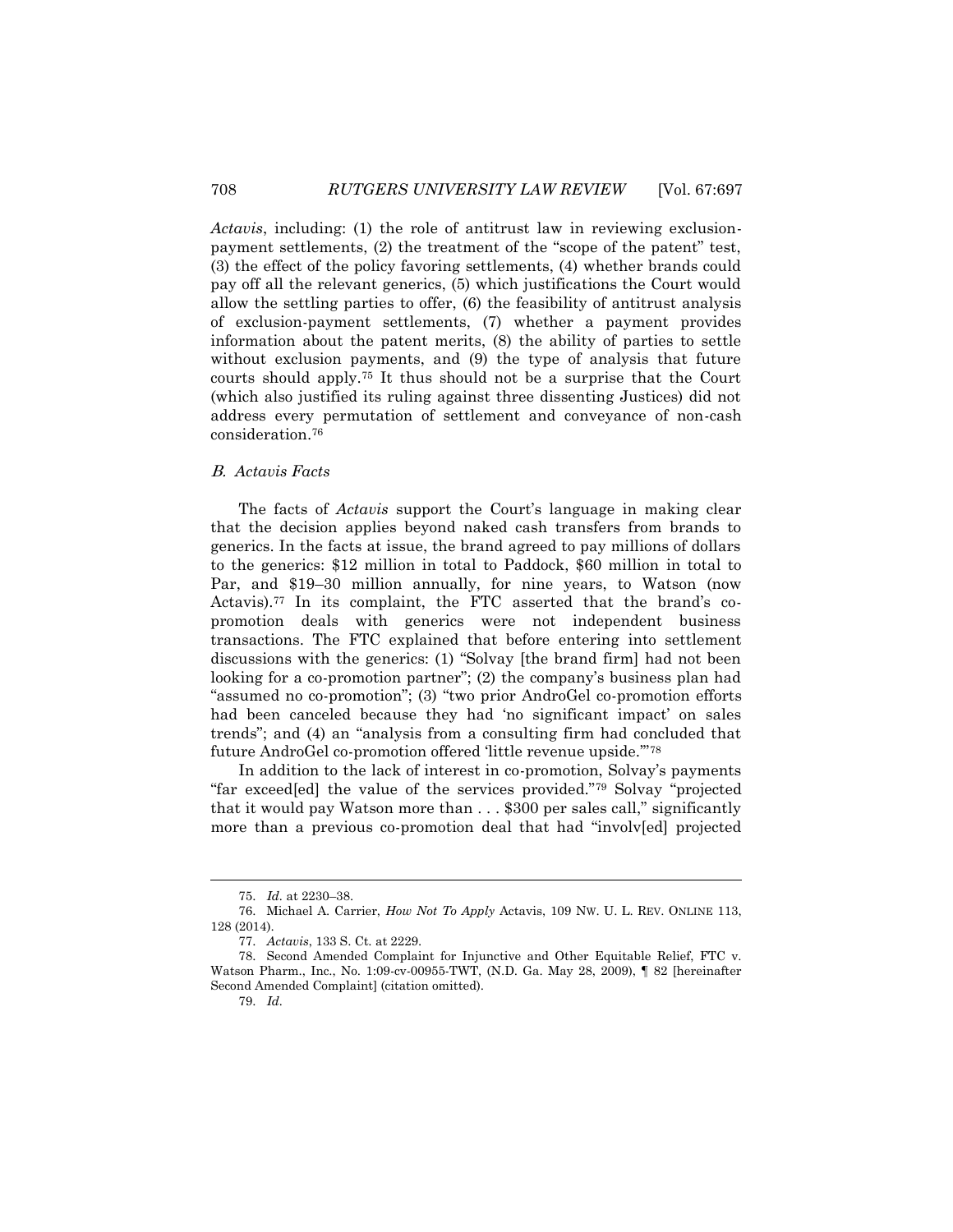payments of around \$30–45 per sales call" and even more than the \$150 per call that a senior Watson executive had called "ridiculous."<sup>80</sup>

Nor was Solvay's back-up manufacturing deal with generic Paddock an "independent business transaction."<sup>81</sup> The FTC alleged that: (1) the deal guarantees the generic "\$2 million per year for six years" even if it did not "ever manufacture[] AndroGel or ever become[] FDA-qualified to manufacture AndroGel"; (2) before Solvay entered into settlement discussions with Par, it "had considered and rejected several options for AndroGel back-up manufacturing" and "had concluded that the \$10–12 million in capital expenditures required to qualify a back-up manufacturer could not be justified in light of" its already-existing "reliable source of supply"; and (3) "[b]efore entering the . . . deal, Solvay conducted no diligence on Paddock's manufacturing facilities" (which led to "substantial and lengthy efforts to conform [the] facilities and processes to meet FDA-approved standards").<sup>82</sup>

<span id="page-12-0"></span>It could not be clearer that the FTC did not allege that the brand made naked cash payments to the generics. Instead, it challenged brand overpayments for generic services that "had little value."<sup>83</sup> Along these lines, the Court explained that the FTC "alleges that in substance, the plaintiff agreed to pay the defendants many millions of dollars . . . ."<sup>84</sup> As discussed above,<sup>85</sup> the Court's recognition of a payment in substance indicates that it anticipated that its ruling would apply to transfers of consideration that *in substance* were equivalent to cash, in other words, non-cash transfers.

For that reason, assertions like those made by the *Lamictal* and *Loestrin* courts that *Actavis* was limited to naked cash transfers *ignore the facts of the decision itself*. In the *Loestrin* case in particular, the court asserted that *Actavis* precluded scrutiny of an agreement by which a brand paid a generic to co-promote an unrelated drug.<sup>86</sup> But such a payment took exactly the same form as the agreement in *Actavis* concerning "other services the generics promised to perform," which the Court held could have "significant adverse effects on competition" and violate the antitrust laws.<sup>87</sup>

<sup>80.</sup> *Id.* (internal quotation marks omitted).

<sup>81.</sup> *Id.* at ¶ 84.

<sup>82.</sup> *Id. See generally* Michael A. Carrier, *Payment After Actavis*, 100 IOWA L. REV. 7, 24 (2014).

<sup>83.</sup> *Actavis*, 133 S. Ct. at 2229.

<sup>84.</sup> *Id.* at 2231.

<sup>85.</sup> *See supra* note 72 and accompanying text.

<sup>86</sup>*. In re* Loestrin 24 FE Antitrust Litig., No. 1:13-md-2472-S-PAS, 2014 WL 4368924,

at \*13 (D.R.I. Sept. 4, 2014).

<sup>87.</sup> *Actavis*, 133 S. Ct. at 2229, 2231.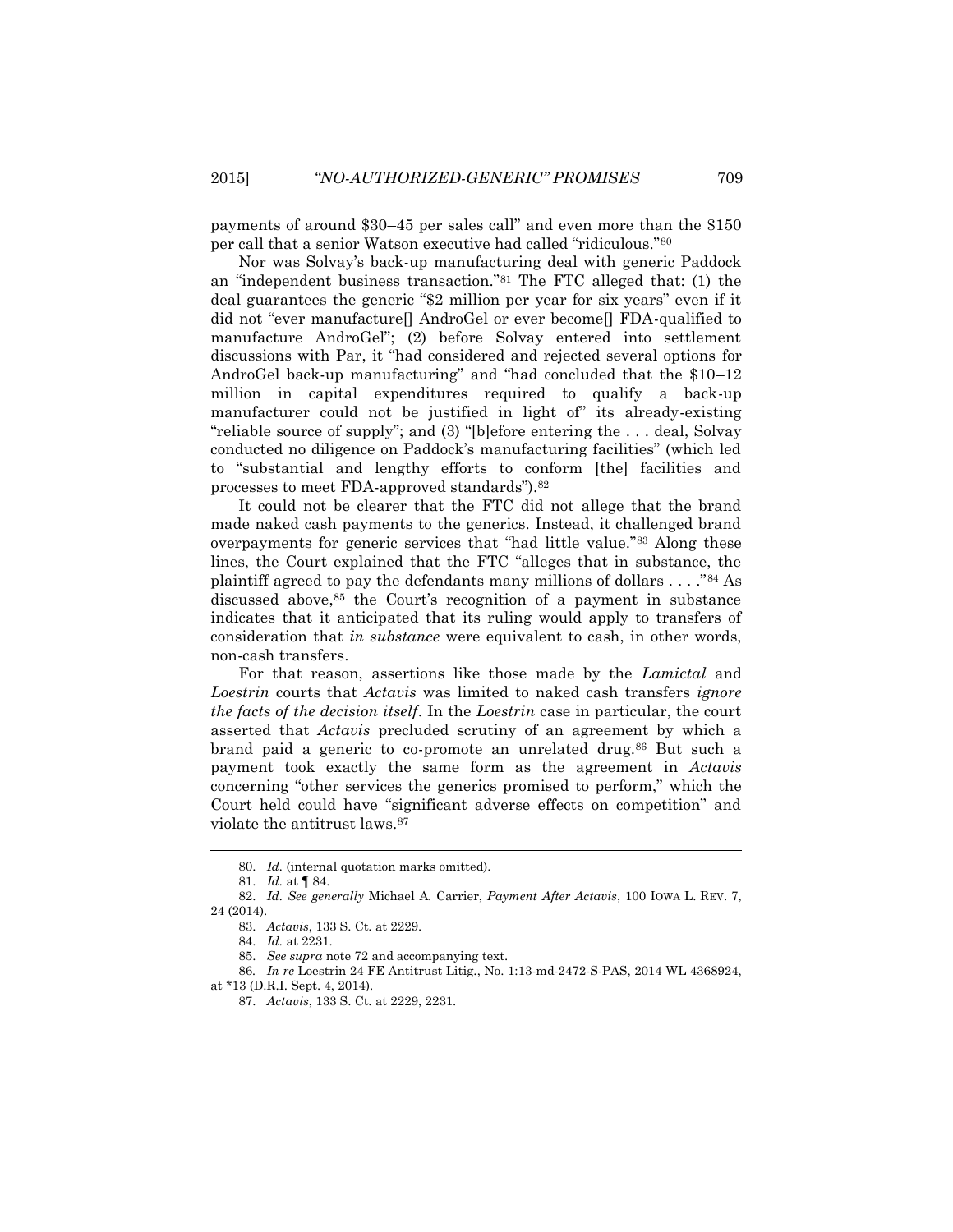Of all the forms of consideration other than cash, no-AG promises have received the most attention in recent years.

### C. *Value of No-AG Clause to Generic*

A brand's promise not to introduce an AG during the first-filing generic's 180-day period has a dramatic effect on the first-filer's sales and profits. The FTC has found that the AG is "a very close substitute" for the first-filer and that it "typically obtains significant market share at the expense of" the generic.<sup>88</sup>

In particular, first-filing generics lose 25% of their market share when they compete with AGs during the exclusivity period.<sup>89</sup> One reason is that the first-filer is not able to capture the "disproportionately large" share of the market it would otherwise obtain as the first generic on the market.<sup>90</sup> Because pharmacies generally stock only one generic version of a drug, the first generic to enter is able to "preempt rivals' acquisition of scarce assets" such as retail shelf space.<sup>91</sup>

<span id="page-13-2"></span>The first-filer also suffers revenue reductions of 39.6% to 52% on average when sharing the 180-day period with an authorized generic.<sup>92</sup> These effects result from reduced quantities and "increased pricing pressure" from AGs.<sup>93</sup> And the effects continue after the 180 days, with revenues of first-filing generics 53% to 62% lower in the thirty months following an exclusivity period shared with an AG.<sup>94</sup>

The effect an AG has on a first-filing generic is heightened given the value of the 180-day period. Generics have estimated that they make "60% to 80% of their potential profit" in the exclusivity period.<sup>95</sup> And in 2006, the Generic Pharmaceutical Association stated that the "vast majority of potential profits for a generic drug manufacturer materialize during the 180-day exclusivity period."<sup>96</sup>

<span id="page-13-1"></span><span id="page-13-0"></span><sup>88.</sup> FTC, INTERIM REPORT, *supra* not[e 27,](#page-4-2) at 3.

<sup>89.</sup> FTC, AUTHORIZED GENERIC REPORT, *supra* note [28,](#page-4-0) at 57 (comparing figures from fourth month of exclusivity).

<sup>90.</sup> Thomas Chen, *Authorized Generics: A Prescription For Hatch-Waxman Reform*, 93 VA. L. REV. 459, 478–79 (2007).

<sup>91.</sup> *Id.* at 477, 479.

<sup>92.</sup> FTC, AUTHORIZED GENERIC REPORT, *supra* not[e 28,](#page-4-0) at 58–59.

<sup>93.</sup> *Id.* at 59.

<sup>94.</sup> *Id.* at iii.

<sup>95.</sup> Daniel F. Coughlin & Rochelle A. Dede, *Hatch-Waxman Game-Playing from a Generic Manufacturer Perspective: From Ticlid® to Pravachol®, Apotex Has Difficulty Telling Who's on First*, 25 BIOTECHNOLOGY L. REP. 525, 525–26 (2006).

<sup>96.</sup> *Actavis*, 133 S. Ct. at 2229.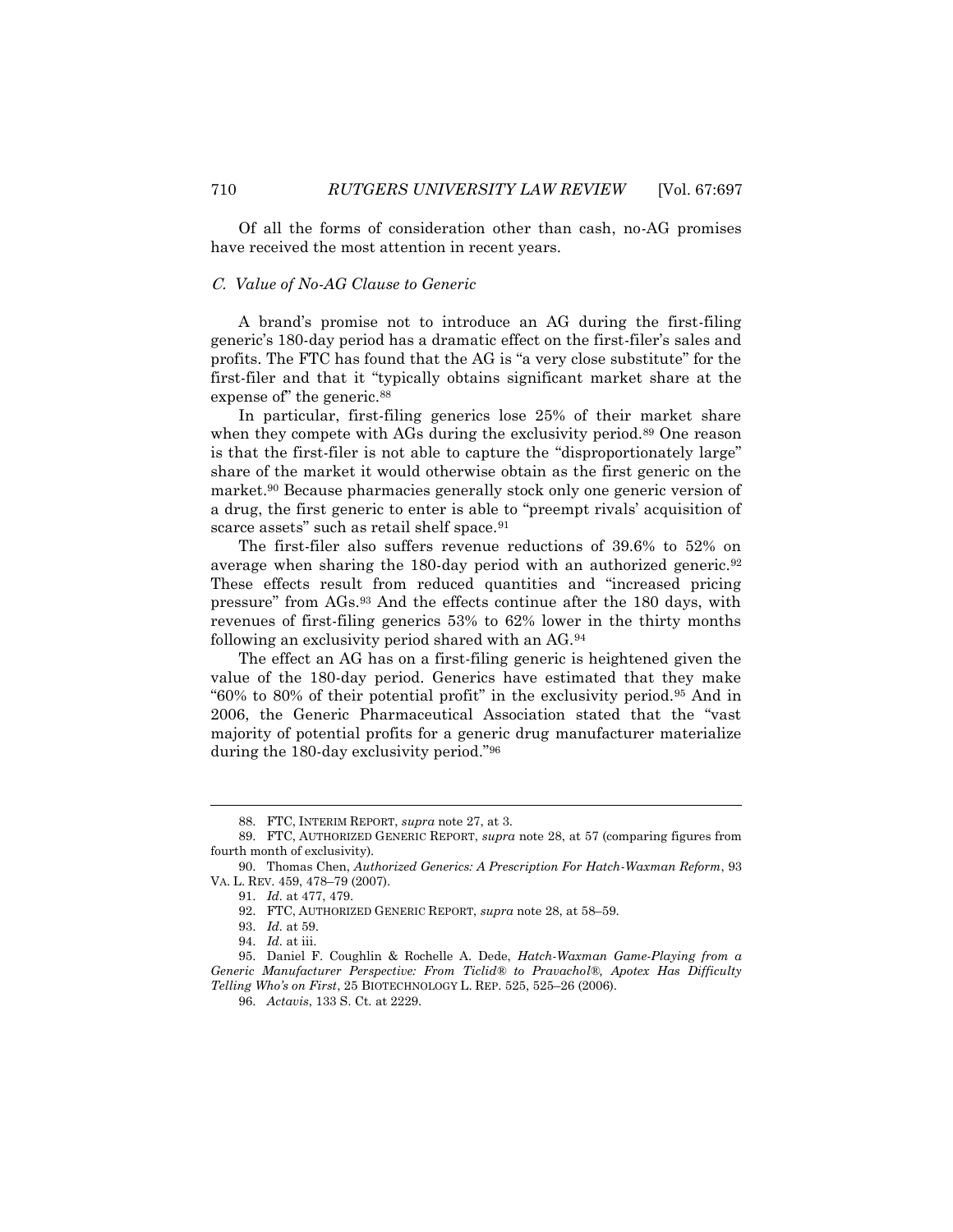Two examples are illustrative of the value of the 180-day period and the effect an AG can have on a first-filing generic's revenues. In the first, generic company Apotex explained that the brand's introduction of an authorized generic version of the anxiety- and depression-treating drug Paxil reduced its revenues by roughly \$400 million.<sup>97</sup> Before launch, the company expected sales for its generic version of Paxil in the 180-day period "to be in the range of \$530–575 million."<sup>98</sup> But "[g]iven [the] competition from" the brand's AG, "Apotex only generated \$150–200 million in total sales."<sup>99</sup> Apotex concluded that "[t]here can be no doubt" that the AG "crippled Apotex'[s]  $180$ -day exclusivity, ... reduc[ing] Apotex'[s] entitlement by two-thirds—to the tune of approximately \$400 million."<sup>100</sup>

The second example, to similar effect, appeared in a report filed with the Securities and Exchange Commission. In that context, generic manufacturer Teva explained that by being the "only company authorized to sell during the 180-day period," its "sales, profits, and profitability" could be "substantially increased" before "a competitor's introduction of an equivalent product."<sup>101</sup> And it made clear that it "frequently benefit[s] from the continuing effect of being the first generic in the market."<sup>102</sup>

The Supreme Court recognized in *Actavis* that the 180-day period could be worth "several hundred million dollars."<sup>103</sup> First-filing generics often make the majority of their profits during this period.<sup>104</sup> But when a brand introduces an AG during this period, the generic loses significant market share and can suffer dramatically reduced revenues. And when a brand agrees that it will not sell an AG, it "essentially hands these revenues back" to the first-filing generic in return for a "delayed generic entry date."<sup>105</sup> No-AG pledges thus satisfy any reasonable conception of value to the generic.<sup>106</sup> In short, they constitute payment.

- 103. *Actavis*, 133 S. Ct. at 2231 (citation omitted); *see also id.* at 2235.
- 104. *See supra* note[s 95](#page-13-0)–[96](#page-13-1) and accompanying text.
- 105. *FTC Brief*, *supra* note [33,](#page-5-0) at 11.

<sup>97.</sup> *See* Comment of Apotex Corp. in Support of Citizen Petition Docket No. 2004P-0075/CP1 by Tim Gilbert, Gilbert's LLP, to the Division of Dockets Management (HFA-305), FDA 4 (Mar. 24, 2004) (on file at http://www.fda.gov/ohrms/DOCKETS/dailys/04/apr04/ 040204/04P-0075-emc00001.pdf).

<sup>98.</sup> *Id.*

<sup>99.</sup> *Id.*

<sup>100.</sup> *Id.*

<sup>101.</sup> TEVA PHARM. INDUS. LTD., ANNUAL REPORT PURSUANT TO SECTION 13 OR 15(D) OF THE SECURITIES EXCHANGE ACT OF 1934 (FORM 20-F) 8 (Feb. 15, 2011).

<sup>102.</sup> *Id.*

<sup>106.</sup> *See In re* Niaspan Antitrust Litig., No. 2460, 2014 WL 4403848, at \*11 (E.D. Pa. Sept. 5, 2014) (citing *Black's Law Dictionary*, which "expansively defines 'payment' as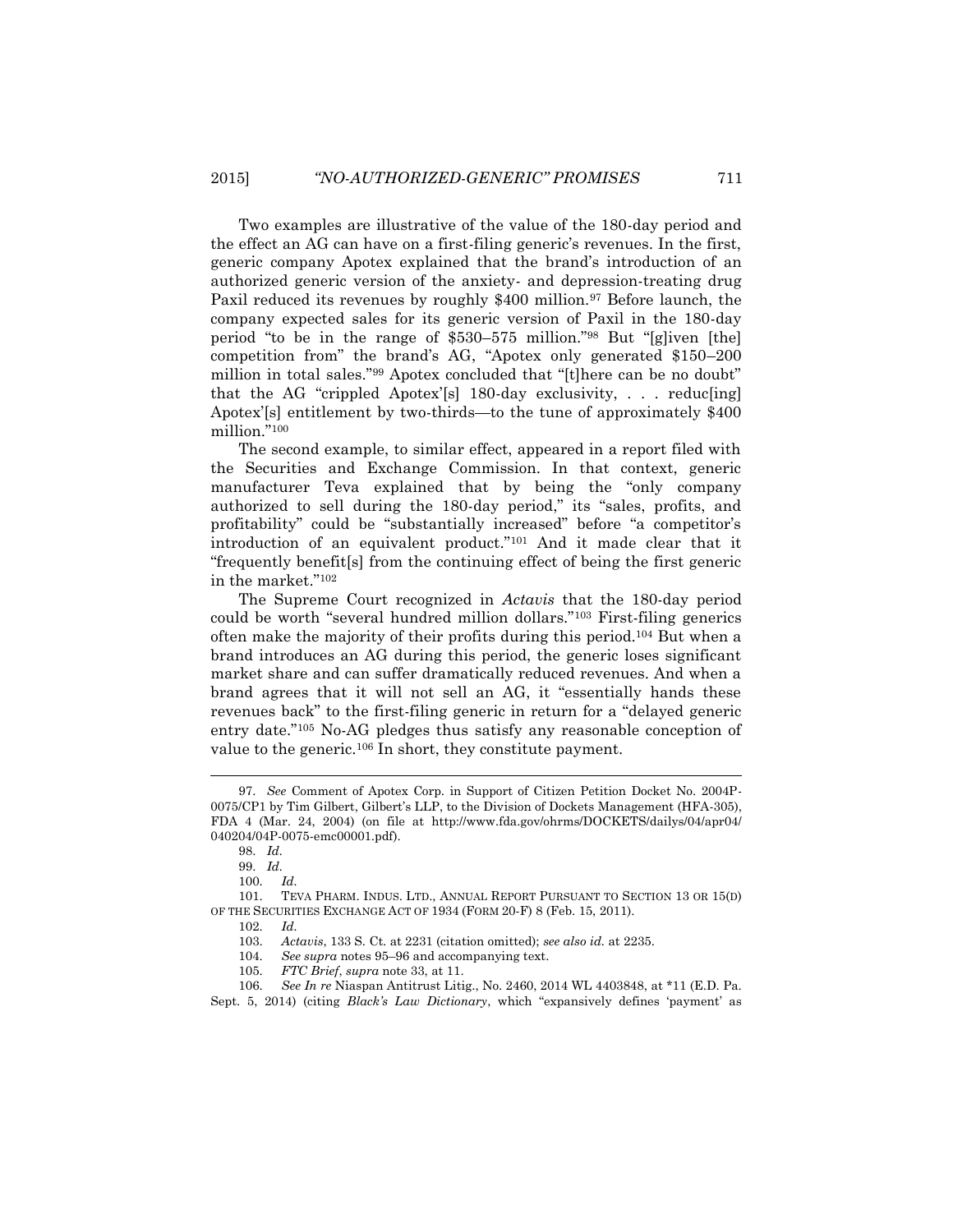### D. *No-AG Pledge Provides More than Litigation*

Even if no-AG promises provide value, some courts have worried that extending the concept of payment beyond cash could ensnare all settlements. The *Lamictal* court, for example, acknowledged that "[w]ithout doubt" generics "receive[] consideration" in settlements, as "[o]therwise, there would be no incentive to settle."<sup>107</sup> And it even turned to "law student[s] . . . in the first semester" as a reminder that "consideration is an essential element of any enforceable contract" and thus that there is "'payment' in every settlement."<sup>108</sup> This observation echoes that made by Judge Posner that "*any* settlement agreement can be characterized as involving 'compensation' to the defendant, who would not settle unless he had something to show for the settlement."<sup>109</sup>

Despite these assertions, there are different types of consideration that generics can receive through settlement. A generic firm, for example, might receive consideration in the form of a date allowing entry before the end of the patent term.<sup>110</sup> Such an "entry-date" settlement provides the generic with consideration that falls within the range of what could be expected in patent litigation. If the brand wins the lawsuit, it is able to exclude competition until the end of the patent term. If the generic wins, it is able to enter immediately. A compromise allowing the generic to enter before the end of the patent term thus falls within the range of expected outcomes in patent litigation.

No-AG agreements are different. A brand's promise not to introduce an authorized generic provides a type of consideration that a generic could not obtain as a result of winning a court ruling that the patent was invalid or not infringed. The fact that such consideration cannot be

<sup>&#</sup>x27;performance of an obligation by the delivery of money or *some other valuable thing* accepted in partial or full discharge of the obligation'"); *In re* Effexor XR Antitrust Litig., No. 11-5479 (PGS) (LHG), 2014 WL 4988410, at \*19 (D.N.J. Oct. 6, 2014) ("[I]t is widely held that a payment may refer to a transfer of something of value other than money."); Time Ins. Co. v. AstraZeneca, No. 14-4149, 2014 WL 4933025, at \*3 (E.D. Pa. Oct. 1, 2014) ("[R]everse payments deemed anti-competitive pursuant to *Actavis* may take forms other than cash payments."); *In re* Lipitor Antitrust Litig., No. 3:12-cv-02389(PGS), 2014 WL 4543502, at \*18 (D.N.J. Sept. 12, 2014) (same as *Effexor*); *In re* Nexium (Esomeprazole) Antitrust Litig., 968 F. Supp. 2d 367, 392 (D. Mass. 2013) (adopting a "broader interpretation of the word 'payment' . . . serves the purpose of aligning the law with modern-day realities").

<sup>107.</sup> *In re* Lamictal Direct Purchaser Antitrust Litig., 18 F. Supp. 3d 560, 568 (D.N.J. 2014).

<sup>108.</sup> *Id.*

<sup>109.</sup> Asahi Glass Co. v. Pentech Pharm., Inc., 289 F. Supp. 2d 986, 994 (N.D. Ill. 2003) (emphasis in original).

<sup>110.</sup> Carrier, *Payment After Actavis*, *supra* not[e 82,](#page-12-0) at 16–17.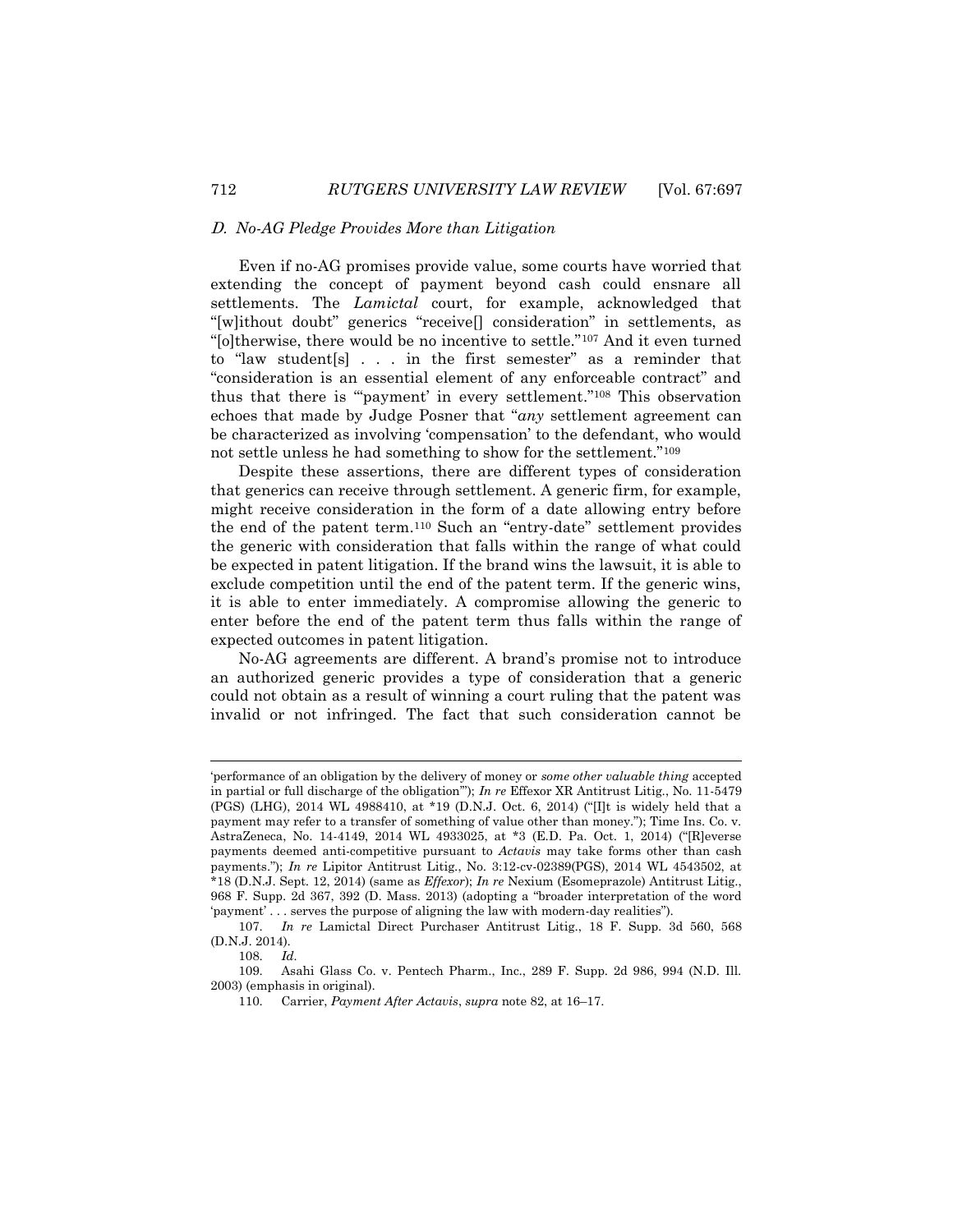explained by the patent shows that exclusion from the market comes from the payment rather than the patent.

The courts have been clear that a brand is able to introduce its authorized generic during the first-filer's 180-day period. Generics—even those that win patent litigation—cannot prevent this. Even a court ruling that the patent was invalid or not infringed only allows the generic to enter the market. Under no circumstance would the generic's victory in the patent case prevent the brand from launching an authorized generic.<sup>111</sup>

The *Actavis* opinion itself supports this analysis. The settlement in that case was "unusual" in that it did not reflect a mere compromise on the generic entry date, permitting the generic to enter before the patent expired.<sup>112</sup> Instead, the brand's payment was not something the generic could have received even if it had won the patent case: "the [patent] plaintiff agreed to pay the defendants many millions of dollars to stay out of its market, even though the defendants did not have any claim that the plaintiff was liable to them for damages."<sup>113</sup>

No-AG settlements are not garden-variety entry-split agreements falling within the boundaries of conceivable outcomes in patent litigation. No possible result in a patent case could prevent a brand from introducing its authorized generic. While the *Lamictal* court might have been concerned that all settlements involve consideration, a brand's conveyance of consideration that the generic could not have received even by winning patent litigation demonstrates that compensation flows from the payment rather than the patent.

#### E. *Value of Authorized Generics to Brands*

The fifth reason why AGs constitute payment focuses on brands. Because brands typically benefit from AGs, they act against their selfinterest when they make no-AG promises. And when brands do not introduce AGs, the natural accompaniment to their revenue *loss* is the generics' revenue *gain*. 114

<sup>111.</sup> *Id.* at 40–42.

<sup>112.</sup> *Actavis*, 133 S. Ct. at 2231.

<sup>113.</sup> *Id.*; *see also id.* at 2233 ("In reverse payment settlements . . . a party with no claim for damages . . . walks away with money simply so it will stay away from the patentee's market.").

<sup>114.</sup> The figures might not match exactly given that the price falls with more generics on the market. The FTC has found that average retail prices are 4–8% lower and average wholesale prices 7–14% lower in markets in which there is an AG on the market. FTC, AUTHORIZED GENERIC REPORT, *supra* note [28,](#page-4-0) at ii. For that reason, what the brand is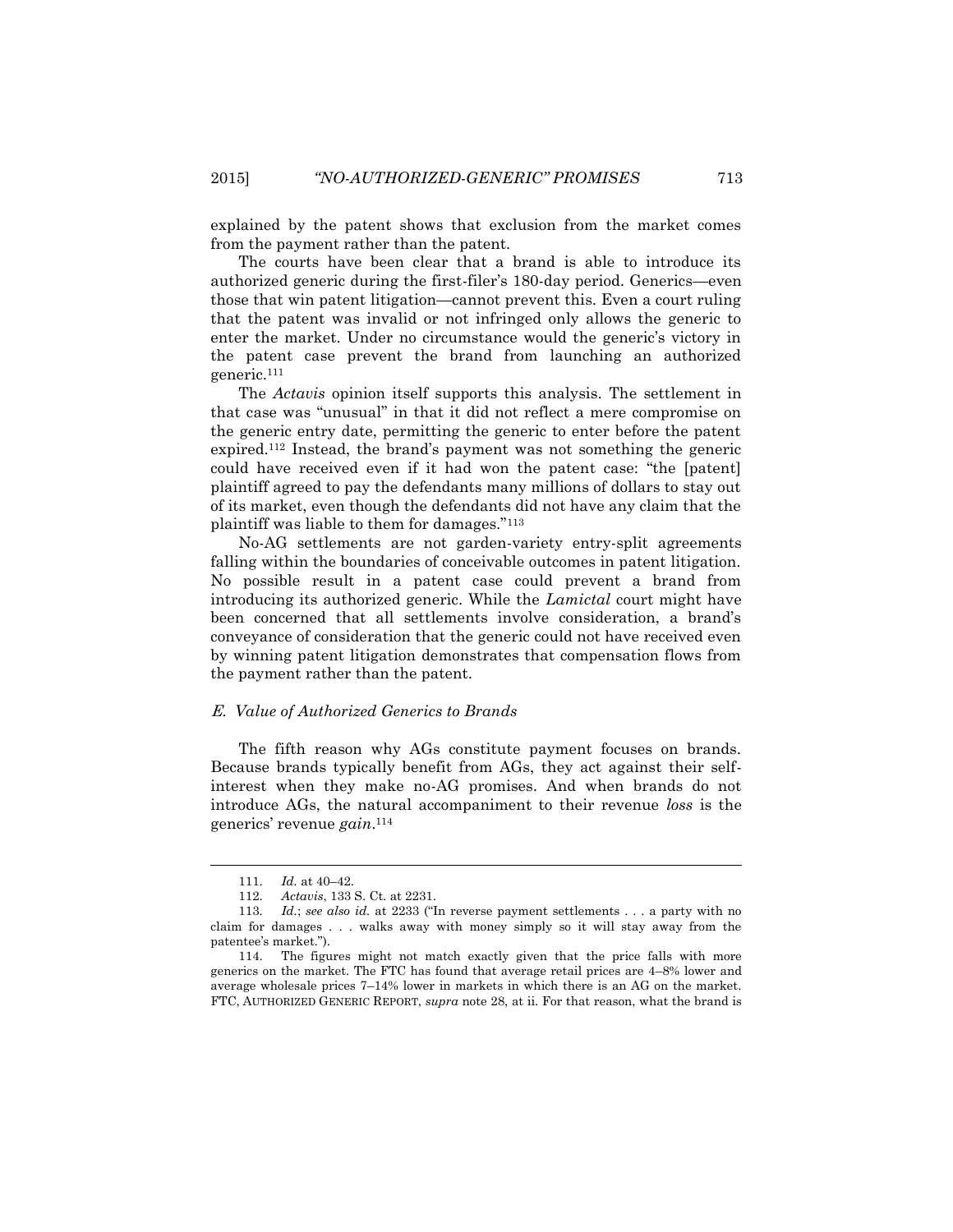Brands view AGs as a "cornerstone" of a strategy to "capture value" or a way to recapture lost revenue when their drug faces patent expiration.<sup>115</sup> Brands perceive a significant "profit opportunity" from the "limited competition" and "ability to sell [AGs] at a relatively high price" during the 180-day period.<sup>116</sup> In fact, brands use AGs to "blunt. The loss" from patent expiration in a pattern that has "become standard throughout the industry."<sup>117</sup>

One reason that the use of AGs is a profitable strategy is that brands can use them to exploit their status in complex markets to lock in gains with patients and doctors. Patients exhibit "irrational brand loyalties" because they "unreasonably believe that generic drugs are of inferior quality" and, because of reimbursement by insurers, are not sensitive to price changes.<sup>118</sup>

Doctors also prefer brands for reasons not wholly attributable to medical benefit. Some doctors prescribe brands because of inertia or a belief that brands offer better quality control or result in greater patient confidence.<sup>119</sup> Doctors also can be "risk-averse, insensitive to cost, and creatures of habit" in prescribing brand drugs instead of effective generic substitutes.<sup>120</sup>

These effects among patients and doctors are magnified by firstmover advantages, as AGs enter the market earlier than generics that are not able to rely on brands' FDA applications.<sup>121</sup> Pursuant to this advantage, brands can negotiate exclusive supply contracts that lock in customers to certain drugs.<sup>122</sup> Brands also are more likely to engage in advertising campaigns that take advantage of their first-mover status and marketing capabilities.<sup>123</sup>

Finally, brands can use AGs to impose switching costs that lock in consumers because AGs are chemically identical (not just bioequivalent)

116. FTC, AUTHORIZED GENERIC REPORT, *supra* not[e 28,](#page-4-0) at 67.

sacrificing by not introducing an AG at the lower price may be less than what the generic would have gained at the higher price in a market without an AG.

<sup>115.</sup> FTC, AUTHORIZED GENERIC REPORT, *supra* note [28,](#page-4-0) at 67–68 (citations omitted); *see also* SHASHANK UPADHYE, GENERIC PHARMACEUTICAL PATENT AND FDA LAW § 13.12 (2009) ("[B]ecause the brand company has usually recovered its costs many times over, additional sales are simply added to the profit.").

<sup>117.</sup> *Id.* at 67–68.

<sup>118.</sup> Chen, *supra* not[e 90,](#page-13-2) at 473–74.

<sup>119.</sup> *In re* Brand Name Prescription Drugs Antitrust Litig., 186 F.3d 781, 787 (7th Cir. 1999).

<sup>120.</sup> F.M. Scherer, *Pricing, Profits, and Technological Progress in the Pharmaceutical Industry*, 7 J. ECON. PERSP. 97, 101 (1993).

<sup>121.</sup> Chen, *supra* not[e 90,](#page-13-2) at 479.

<sup>122.</sup> *Id.*

<sup>123.</sup> *Id.* at 484.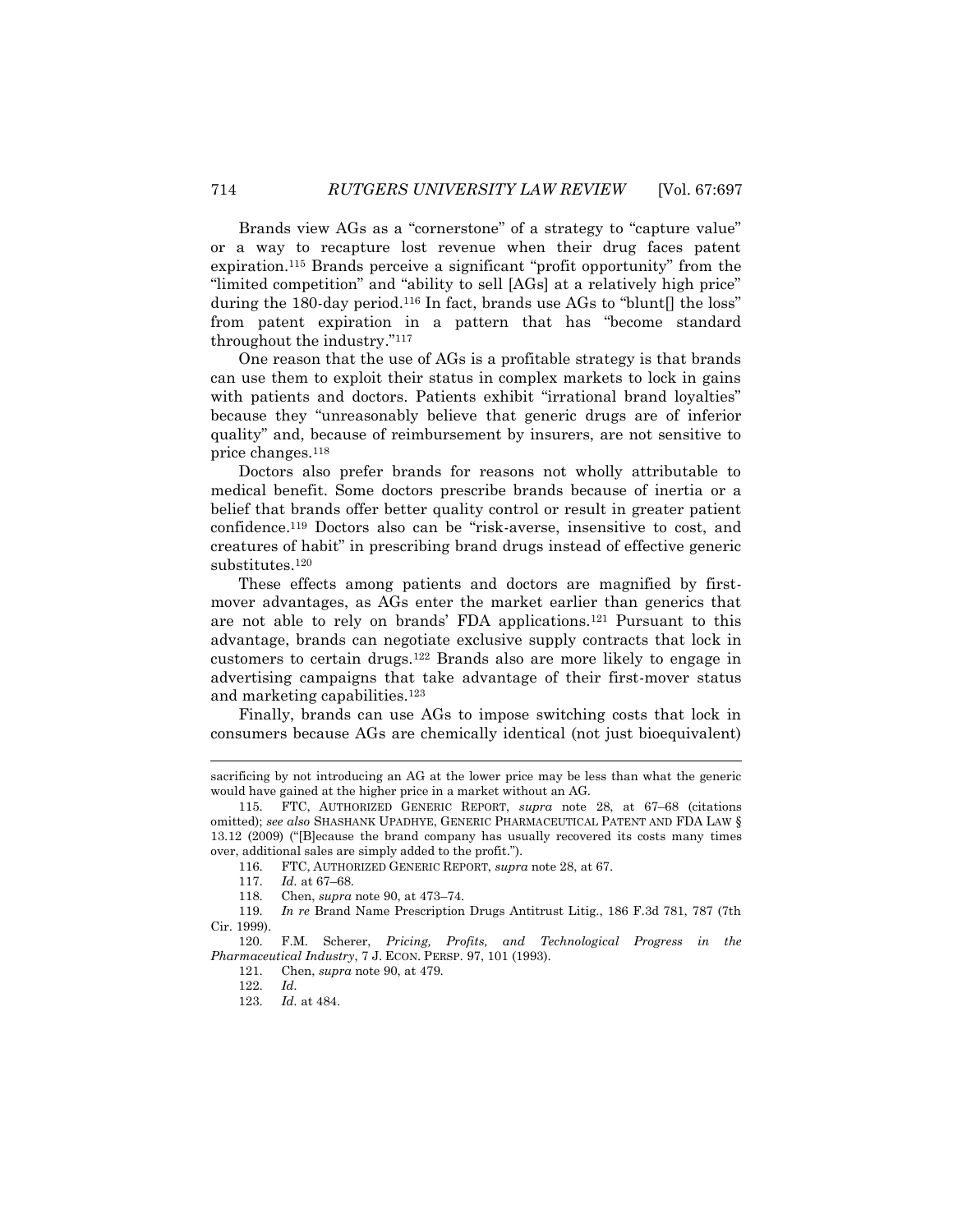to brand drugs and can use the brand's trade dress.<sup>124</sup> As one commentator concluded: "By promoting themselves as both chemically and visually identical to the brand-name drug, [AGs] manipulate patient and physician concerns over generic drug quality and appearance . . . ."125

As a result of all these effects, brands that launch an AG during the 180-day period have increased their profits by 6% to 21%.<sup>126</sup> Even after the end of the period, the brand benefits. Brands that first introduce AGs during the 180-day period receive the equivalent of an additional 1.9 months of revenues, roughly a 1.5% increase over the first thirteen years the brand drug is on the market.<sup>127</sup>

In short, brands benefit from AGs, which exploit first-mover advantages and irrationalities among patients and doctors, and result in increased profits, often as the end of the patent term looms. When brands sacrifice these revenues by making no-AG promises, first-filing generics benefit from the revenue brands leave on the table.

### F. *Substance Trumps Form*

The sixth reason no-AG promises constitute payment is that substance trumps form in antitrust analysis. The Supreme Court has consistently required antitrust analysis to "be based upon demonstrable economic effect rather than . . . formalistic line drawing."<sup>128</sup> In fact, the Court has made clear that "formalistic distinctions" are "generally disfavored in antitrust law."<sup>129</sup>

Other courts have concurred. For example, the Third Circuit has explained that "economic realities rather than a formalistic approach must govern review of antitrust activity."<sup>130</sup> And the Federal Circuit has avoided "formalistic distinctions of no economic consequence" based on the Supreme Court's position.<sup>131</sup>

 $\overline{a}$ 

<sup>124.</sup> *Id.* at 480.

<sup>125.</sup> *Id.*

<sup>126.</sup> FTC, AUTHORIZED GENERIC REPORT, *supra* not[e 28,](#page-4-0) at 62.

<sup>127.</sup> *Id.* at 108.

<sup>128.</sup> Cont'l T.V., Inc. v. GTE Sylvania Inc., 433 U.S. 36, 58–59 (1977).

<sup>129.</sup> Eastman Kodak Co. v. Image Tech. Servs., Inc., 504 U.S. 451, 466–67 (1992); *see also* Bus. Elecs. Corp. v. Sharp Elecs. Corp., 485 U.S. 717, 726 (1988) (noting that departure from rule-of-reason standard "must be justified by demonstrable economic effect . . . rather than formalistic distinctions . . . ").

<sup>130.</sup> United States v. Dentsply Int'l, Inc., 399 F.3d 181, 189 (3d Cir. 2005); *see also* ZF Meritor, LLC v. Eaton Corp., 696 F.3d 254, 283 (3d Cir. 2012) (quoting *Eastman Kodak*, 504 U.S. at 466–67); Weiss v. York Hosp., 745 F.2d 786, 815 (3d Cir. 1984) ("Antitrust policy requires the courts to seek the economic substance of an arrangement, not merely its form.").

<sup>131.</sup> Mallinckrodt, Inc. v. Medipart, Inc., 976 F.2d 700, 705 (Fed. Cir. 1992).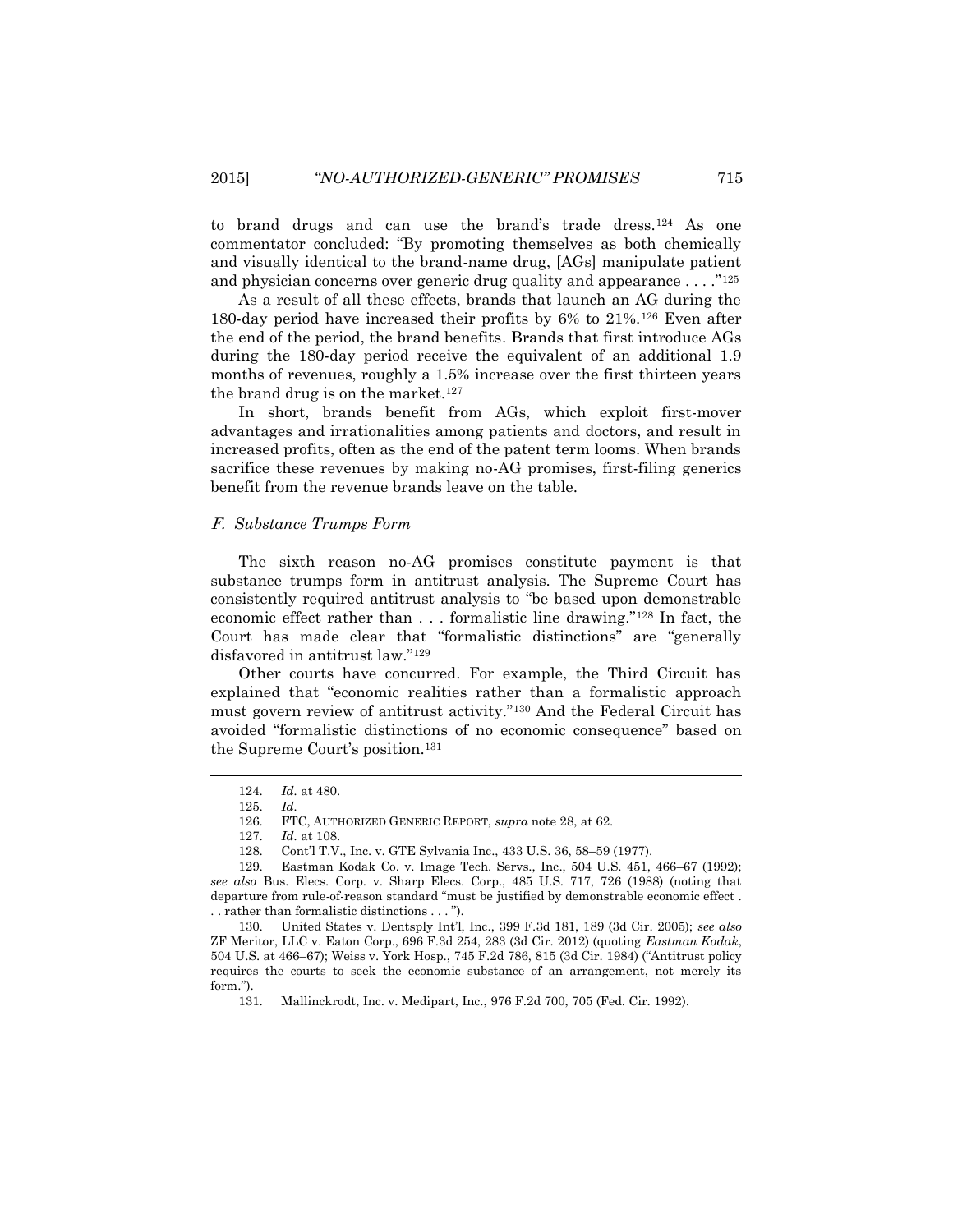Whether substance or form controls in antitrust analysis is a question so easy it defies imagination that it is worth attention. But the *Lamictal* and *Loestrin* courts' holdings that form trumps substance in concluding that only naked cash transfers count as payment require rebuttal.

It does not make economic sense to preclude antitrust scrutiny when a brand, instead of paying with cash, pays with another form of consideration. Or gives the generic a lucrative business deal at a discount or for free. Or agrees not to compete with the generic in some other market. Or agrees not to launch an authorized generic, thereby handing the first-filer millions of dollars.

Even the *Loestrin* court recognized that such a narrow, formalistic position would result in "pharmaceutical companies tak[ing] the obvious cue to structure their settlements in ways that avoid cash payments," which would lead to the agreements "evad[ing] Sherman Act scrutiny."<sup>132</sup>

Former FTC Chairman Jon Leibowitz has explained how the settling parties could achieve the same goals through no-AG promises as they could through cash:

Because the impact of an authorized generic on first-filer revenue is so sizable, the ability to promise not to launch an AG is a huge bargaining chip the brand company can use in settlement negotiations with a firstfiler generic. It used to be that a brand might say to a generic, "if you go away for several years, I'll give you \$200 million." Now, the brand might say to the generic, "if I launch an AG, you will be penalized \$200 million, so why don't you go away for a few years and I won't launch an AG."<sup>133</sup>

### G. *Heightened Coercion from No-AG Promise*

Antitrust concern with drug patent settlements has historically focused on agreements by which brands pay cash to delay entering the market. But on two levels—coercion and market division—no-AG agreements bear the potential for even more severe anticompetitive effects.

First, in considering the purposes of the Hatch-Waxman Act, the use of no-AG promises is more coercive than cash payments. When a brand offers to pay cash to a first-filing generic to settle patent litigation, the

<sup>132.</sup> *In re* Loestrin 24 FE Antitrust Litig., No. 1:13-MD-2472-S-PAS, 2014 WL 4368924, at \*12 (D.R.I. Sept. 4, 2014).

<sup>133.</sup> Statement of Chairman Jon Leibowitz on the Release of the Commission's Interim Report on Authorized Generics, FTC.GOV. (June 2009), *available at* http://www.ftc.gov/os/2009/06/P062105authgenstatementLeibowitz.pdf.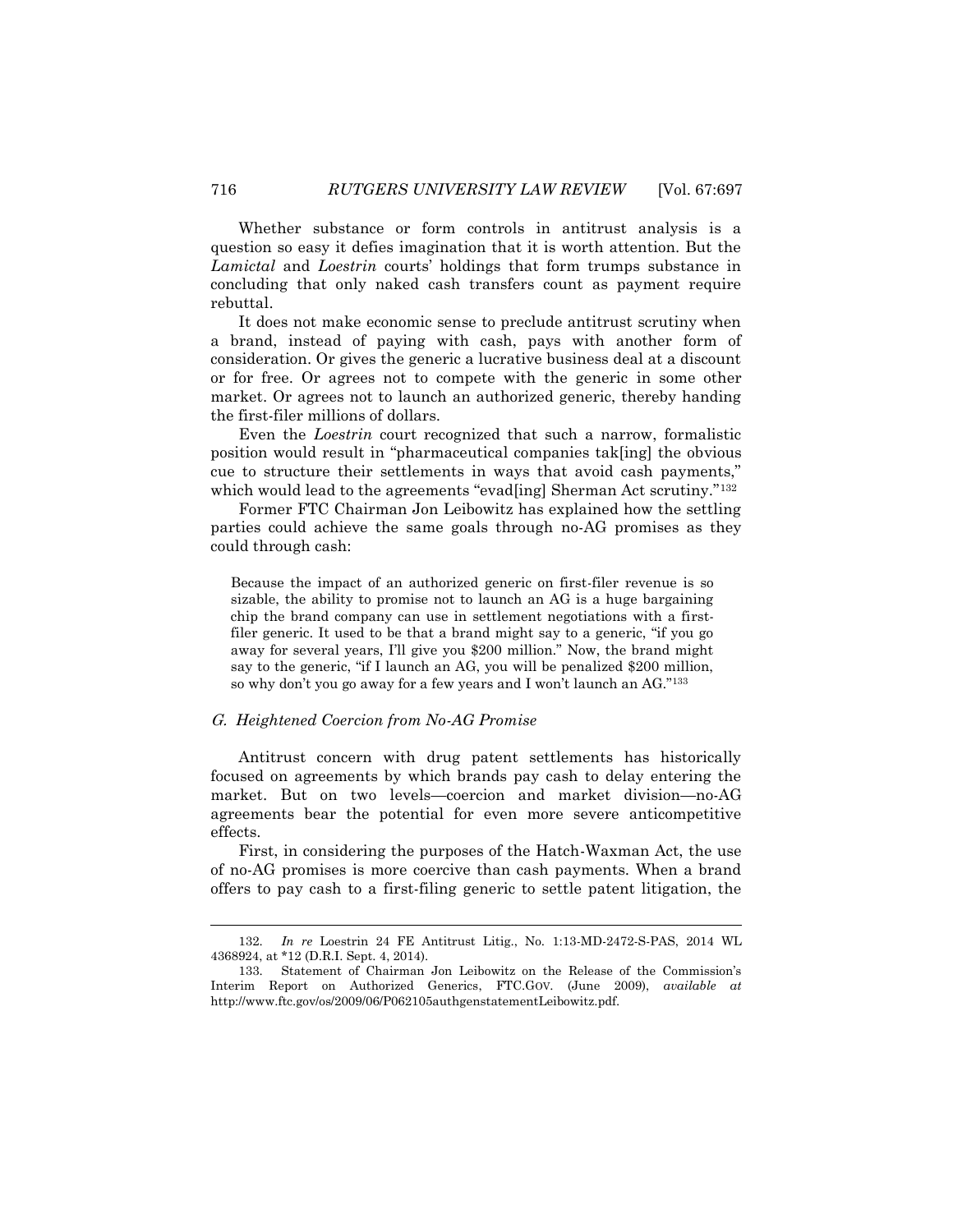generic can always decline the invitation and (assuming FDA approval) utilize its 180 days of marketing exclusivity, which begins when the generic enters the market.<sup>134</sup> The brand has no additional bargaining power by which it could dilute the value of the generic's exclusivity.

In contrast, a brand threatening to introduce an AG during the 180 day period has more leverage to weaken this uniquely valuable period. As discussed above,<sup>135</sup> generics "estimate that [they make] 60% to 80% of their potential profit" during the period.<sup>136</sup> And in 2006, the Generic Pharmaceutical Association asserted that the "vast majority of potential profits for a generic drug manufacturer materialize during the 180-day exclusivity period."<sup>137</sup>

A brand threatening to introduce an AG takes direct aim at this lucrative profit source, threatening to cut generics' revenues in half.<sup>138</sup> First-filing generics thus could be tempted to settle to preserve the value of the 180-day period. But by settling, the generic would only be getting what the Hatch-Waxman Act provided in the first place: exclusivity reserved for the first generic to challenge a brand's patent.<sup>139</sup> In other words, settlements with no-AG promises return generics to the starting line envisioned by the Hatch-Waxman Act. In forcing first-filing generics to settle just to preserve what was intended to be their appropriate bounty under the Hatch-Waxman Act, no-AG promises are more coercive than cash payments.

### H. *Market Division*

 $\overline{a}$ 

Eighth, no-AG pledges present a form of market division.<sup>140</sup> Colluding firms have two basic ways to unlawfully allocate a market and split the resulting profits. The first, as was the case in *Actavis*, is for the two to

138. FTC, AUTHORIZED GENERIC REPORT, *supra* not[e 28,](#page-4-0) at 58–59.

139. *See* Carrier, *Unsettling Drug Patent Settlements*, *supra* note [17,](#page-3-0) at 41–47 (documenting the legislative history of the Hatch-Waxman Act).

<sup>134.</sup> FTC, GENERIC DRUG ENTRY, *supra* note 6, at 7. The generic would enter the market either after a court ruling that the patent is invalid or not infringed or "at risk," before such a ruling.

<sup>135.</sup> *See* Coughlin & Dede, *supra* note [95,](#page-13-0) at 525–26; *see also* FTC v. Actavis, Inc., 133 S. Ct. 2223, 2229 (2013).

<sup>136.</sup> Coughlin & Dede, *supra* not[e 95,](#page-13-0) at 525–26.

<sup>137.</sup> *Actavis*, 133 S. Ct. at 2229 (citation omitted).

<sup>140.</sup> This section is adapted from Brief *Amici Curiae* of 53 Law, Economics, and Business Professors, the American Antitrust Institute, and Consumers Union in Support of Appellants, at 13–16, *In re* Lamictal Direct Purchaser Antitrust Litig., No. 12-995, 2012 WL 6725580 (D.N.J. Dec. 6, 2012) (No. 12-995), *available at* http://papers.ssrn.com/sol3/ papers.cfm?abstract\_id=2430496.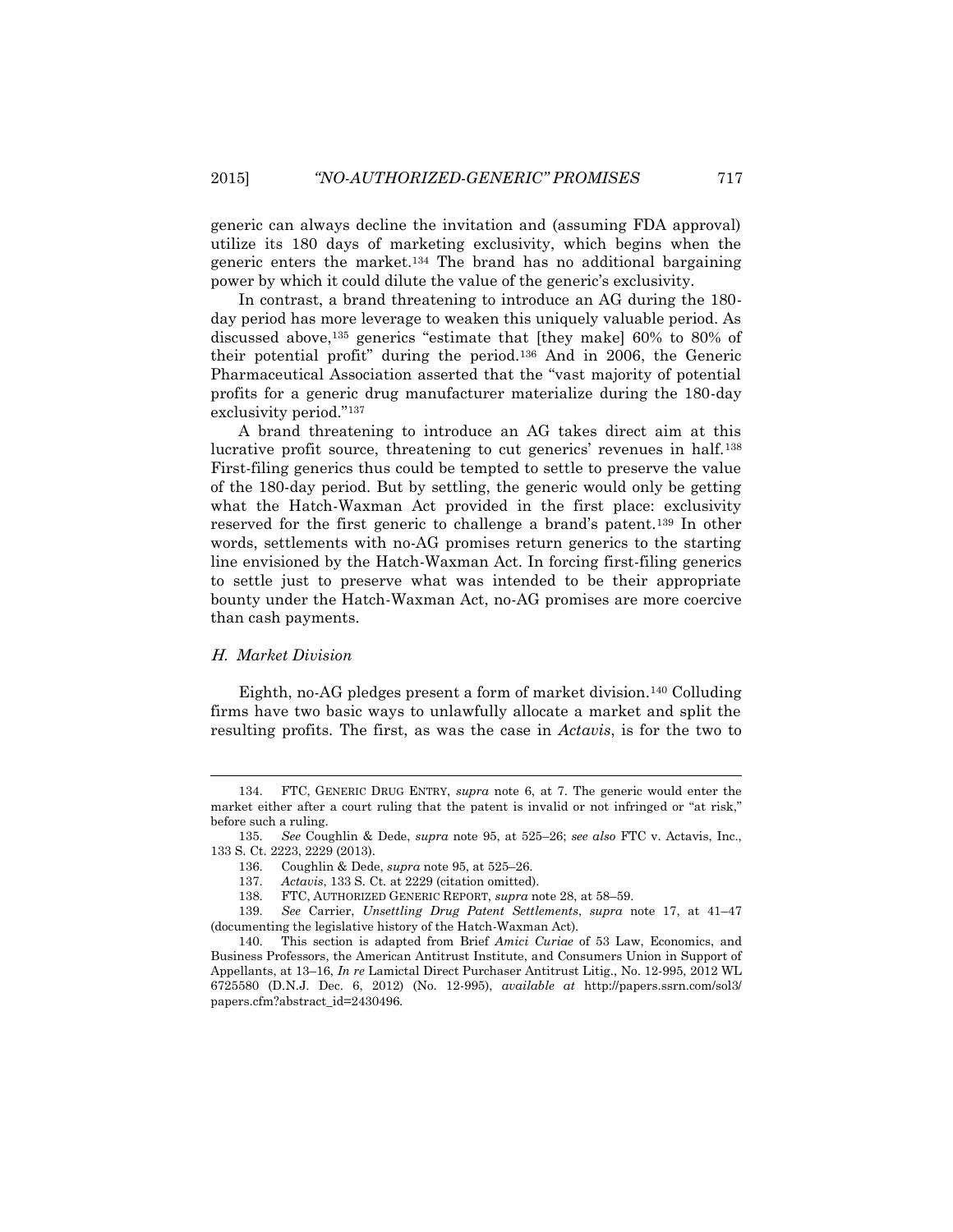agree to allocate the entire market to one, with the firm receiving the market paying the other a share of the profits.

A second way is for the two firms to allocate a part of the market to each of them, with their reciprocal agreements not to compete in each other's part of the market serving as a payment from one to the other. Each conspiring firm keeps the excess profits that accrue to it from the sales it makes in its allocated part of the market.<sup>141</sup>

Both ways of unlawfully allocating a market (1) create or preserve prices above competitive market levels and (2) provide a means for the conspirators to share the extra profits extracted from consumers. As a result, it is irrelevant whether the settling parties allocate the entire market to one of them (in exchange for payment in the form of cash or something else of value) or allocate the market between themselves (with their exchange of consideration made up of reciprocal non-competition pledges). Courts have long recognized the severe harms presented by market division in either of these scenarios.<sup>142</sup>

When brands promise not to introduce authorized generics, and generics agree not to enter the market, entry is delayed for not only the settling generic but also other generics. In exchange, the brand agrees not to introduce a generic version of its product that would have competed against the first-filing generic during the 180-day period. The generic's delayed-entry pledge thus transforms a period of two-seller rivalry for the drug into an extended monopoly period for the brand. At the same time, the no-AG pledge transforms the 180-day period from a three-way rivalry to a two-way rivalry (with a monopoly for the first-filer in the generics sector). The exchange of non-compete pledges can be illustrated graphically:

 $\overline{a}$ 

<sup>141.</sup> Market division among competitors is considered perhaps the most concerning form of anticompetitive business behavior since it completely eliminates all competition between the parties on all grounds. XII HERBERT HOVENKAMP, ANTITRUST LAW ¶ 2031 (3d ed. 2012) [hereinafter HOVENKAMP, ANTITRUST LAW].

<sup>142.</sup> *See, e.g.*, Palmer v. BRG of Georgia, Inc., 498 U.S. 47, 49–50 (1998) (finding market division "anticompetitive regardless of whether the parties split a market within which both do business or whether they merely reserve one market for one and another for the other"); United States v. Topco Assocs., Inc., 405 U.S. 596, 608 (1972) (condemning "an agreement between competitors at the same level of the market structure to allocate territories in order to minimize competition"). *See generally* HOVENKAMP, ANTITRUST LAW, *supra* note 141, at ¶ 2030 (cataloging types of market allocation agreements and concluding that "most naked market division agreements are competitively harmful").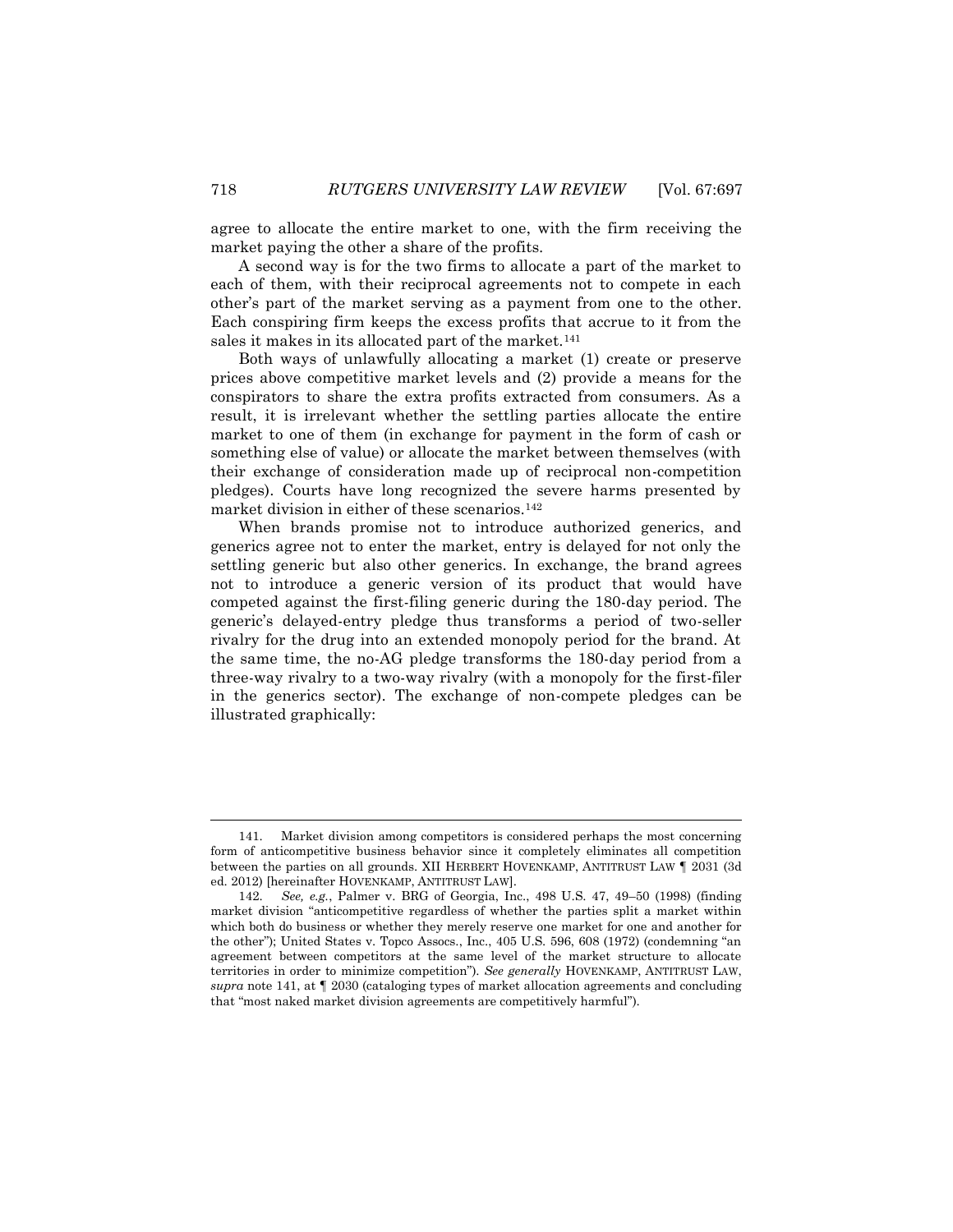

### **Reciprocal Non-Compete Pledges in a No-AG Agreement**

Absent the reciprocal pledges, the entire time period depicted above could be a period of substantial competition marked by the brand selling the brand product, and both the brand and generic selling generics.<sup>143</sup> Instead, the reciprocal pledges lead to an extended period of brand-only sales, followed by 180 days of sales of the brand and only one generic.

Like all anticompetitive market-allocation agreements, the reciprocal pledges increase the parties' joint profits at the expense of consumers, who pay higher prices than they otherwise would during both of the time periods depicted above. The brand collects and keeps the supracompetitive profits generated during the first period. And the generic collects and keeps the supra-competitive profits generated in the generic sector during the second period.

Finally, these reciprocal market-division promises are even more anticompetitive than cash payments for delayed entry. They are similar

<sup>143.</sup> In determining the lawfulness of an agreement, it does not matter that it was uncertain whether the generic would have entered earlier, or whether the brand would have launched an authorized generic. It is unlawful to allocate a market with a *potential* competitor as well as with an actual competitor. *See, e.g.*, *Palmer*, 498 U.S. at 49–50; *cf.* United States v. Microsoft Corp., 253 F.3d 34, 79 (D.C. Cir. 2001) (en banc) ("[T]he exclusion of nascent threats is the type of conduct that is reasonably capable of contributing significantly to a defendant's continued monopoly power."). The Court in *Actavis* made clear that a non-compete agreement is anticompetitive if it avoids "even a small risk of [patent] invalidity" because it thereby "prevent[s] the risk of competition," which is "the relevant anticompetitive harm." *Actavis*, 133 S. Ct. at 2236.